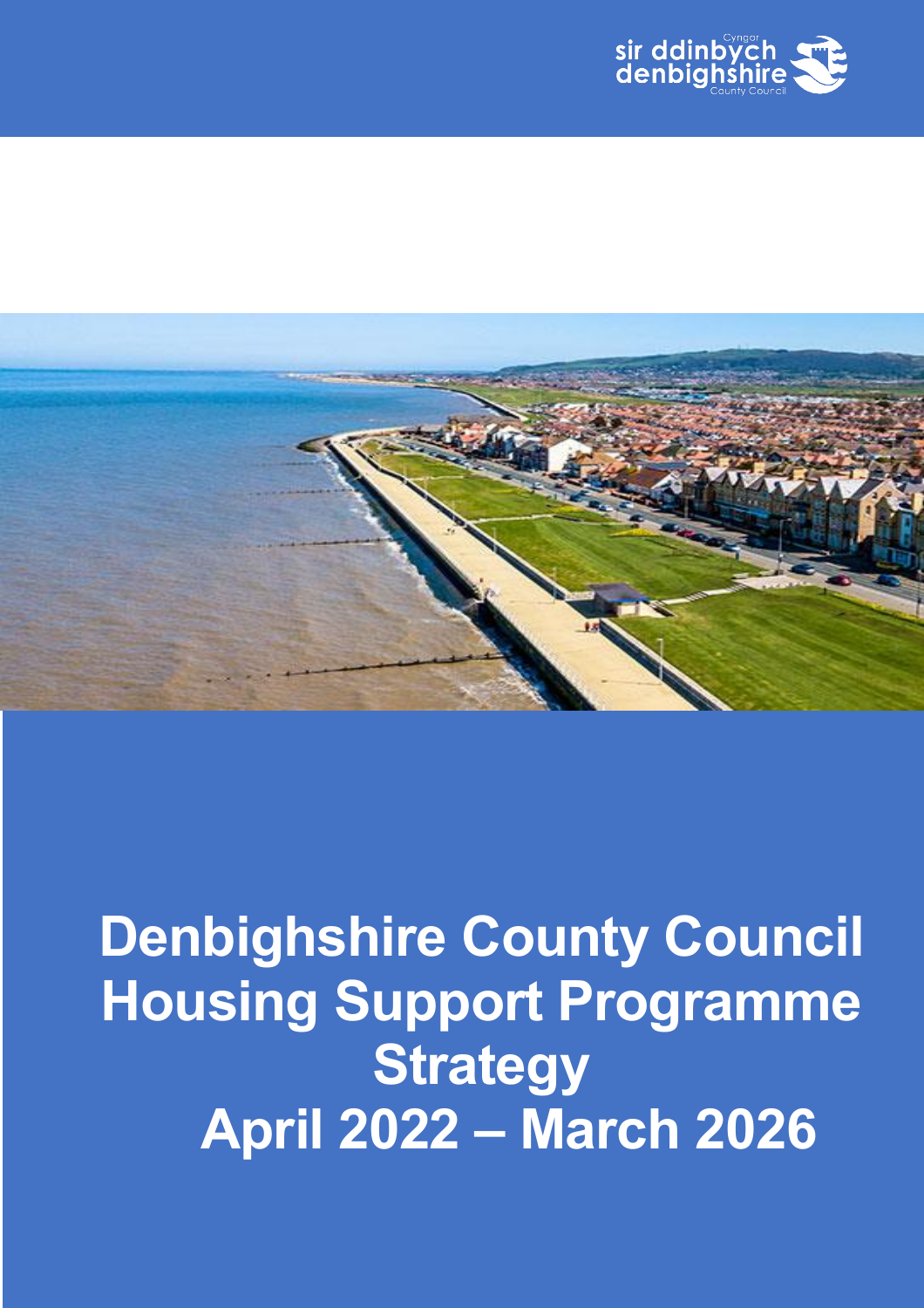## <span id="page-1-0"></span>**Contents**

| Priority 4 – Strengthen the provision of multi-disciplinary support services14 |
|--------------------------------------------------------------------------------|
|                                                                                |
|                                                                                |
|                                                                                |
|                                                                                |
|                                                                                |
|                                                                                |
|                                                                                |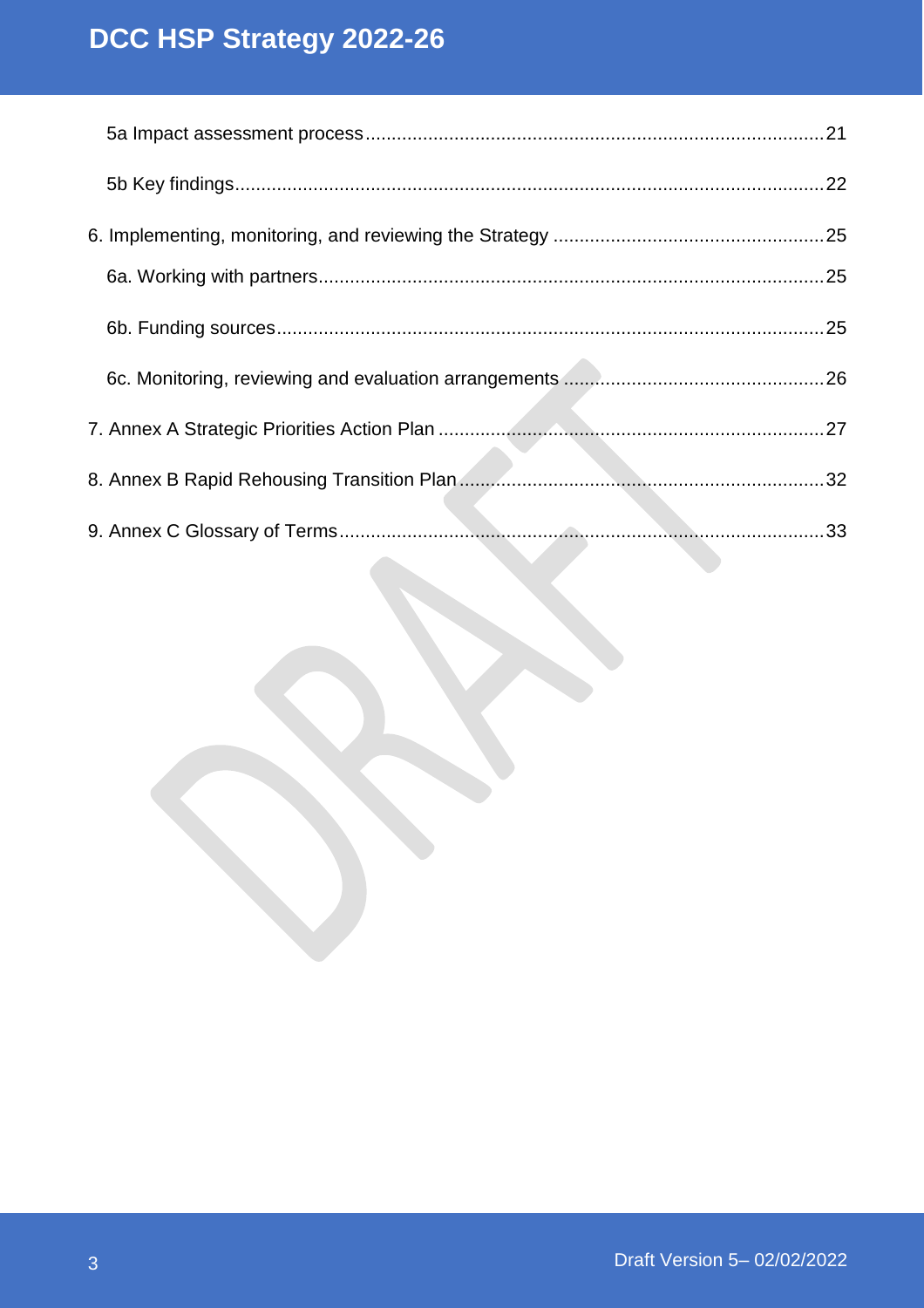### <span id="page-3-0"></span>**Foreword.**

Since the Covid 19 Pandemic started in March 2020, we have seen the number of households becoming homeless increase significantly in Denbighshire. This strategy sets out our direction to end homelessness within Denbighshire.

We know this will be a significant challenge for us, therefore, we will continue to take a Corporate approach in undertaking a systematic review to preventing homelessness and providing appropriate and timely support to those households who find themselves homeless. Working in partnership with a wider range of stakeholders including Registered Social Landlords, Third Sector and other statutory partners is essential to achieving our ambitious aims.

Denbighshire County Council wants to eradicate its reliance on Bed & Breakfast style emergency accommodation. Progress has already been made with the purchase of a large property which is being developed into 8 units of self- contained family emergency accommodation, this will be available from Spring 2022. Work is ongoing to develop single people emergency accommodation which will also facilitate easier access to support and community services.

Early Intervention and Prevention is a key strategic priority for the Local Authority. Engaging with those households at risk of homelessness as early as possible is key to preventing them becoming homeless. We need to ensure that every household in Denbighshire has access to information, advice and assistance to prevent homelessness and where a household needs additional support we have accessible services providing timely interventions.

The supply of secure, self-contained and settled accommodation is one of our major challenges and will be the success of moving to a Rapid Rehousing approach to end homelessness. Working collaboratively with Denbighshire's Strategic Planning Service, our own Community Housing and Registered Social Landlords will be a key aspect of working towards the supply of suitable accommodation. We will also look to build on and improve our relationships with Private Rented Sector Landlords, who will be integral partners in shaping and developing our Rapid Rehousing Model.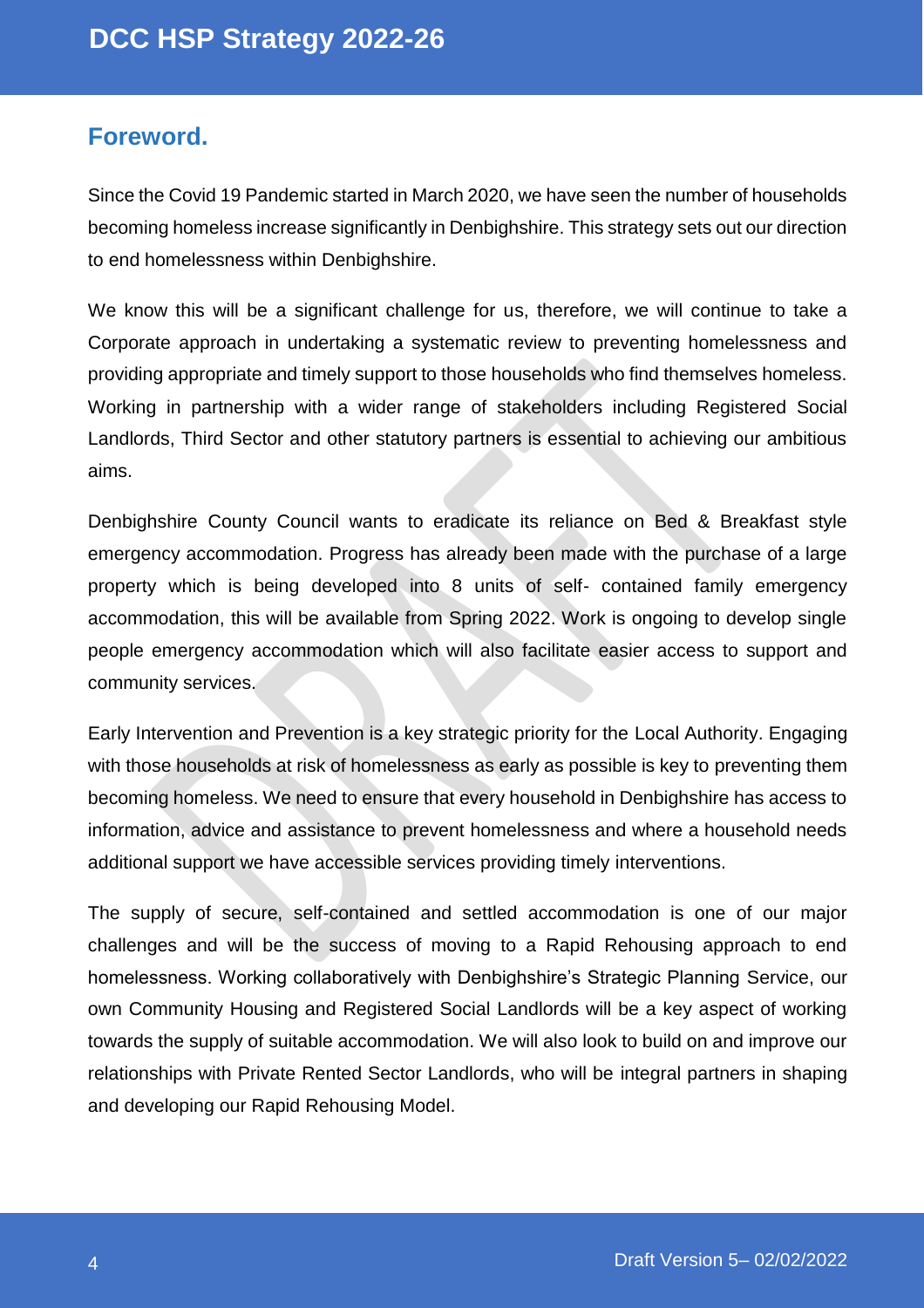### <span id="page-4-0"></span>**Introduction.**

Denbighshire County Councils Housing and Homelessness Strategy has a vision to:

*"Denbighshire County Council Everyone is supported with pride to live in homes that meet their needs, within the vibrant and sustainable communities Denbighshire aspires to".*

And

### *"end homeless in Denbighshire"*

In principle six themes underpin the vison

- More Homes to Meet Local Need and Demand
- Creating a Supply of Affordable Homes
- Ensuring Safe and Healthy Homes
- Preventing & Ending Homelessness in Denbighshire
- Homes and Support for Vulnerable People
- Promoting and Supporting Communities

In response to the COVID19 Pandemic, Welsh Government issued guidance which stated "All In", an approach which was to remove the need for local authorities to consider priority need and intentionality. Practically this meant that accommodation needed to be found for all who were precariously or rough sleeping. Denbighshire County Council is committed to ensure that we do not return to the Pre-Covid ways of working.

### <span id="page-4-1"></span>**1a. Purpose of Strategy**

Denbighshire County Council's Housing Support Strategy aim is to set out the strategic direction for homelessness prevention and housing related support covering both the Housing Support Grant and statutory duties under the Housing (Wales) Act 2014. The strategy has been informed by a comprehensive Needs Assessment, following consultation with a range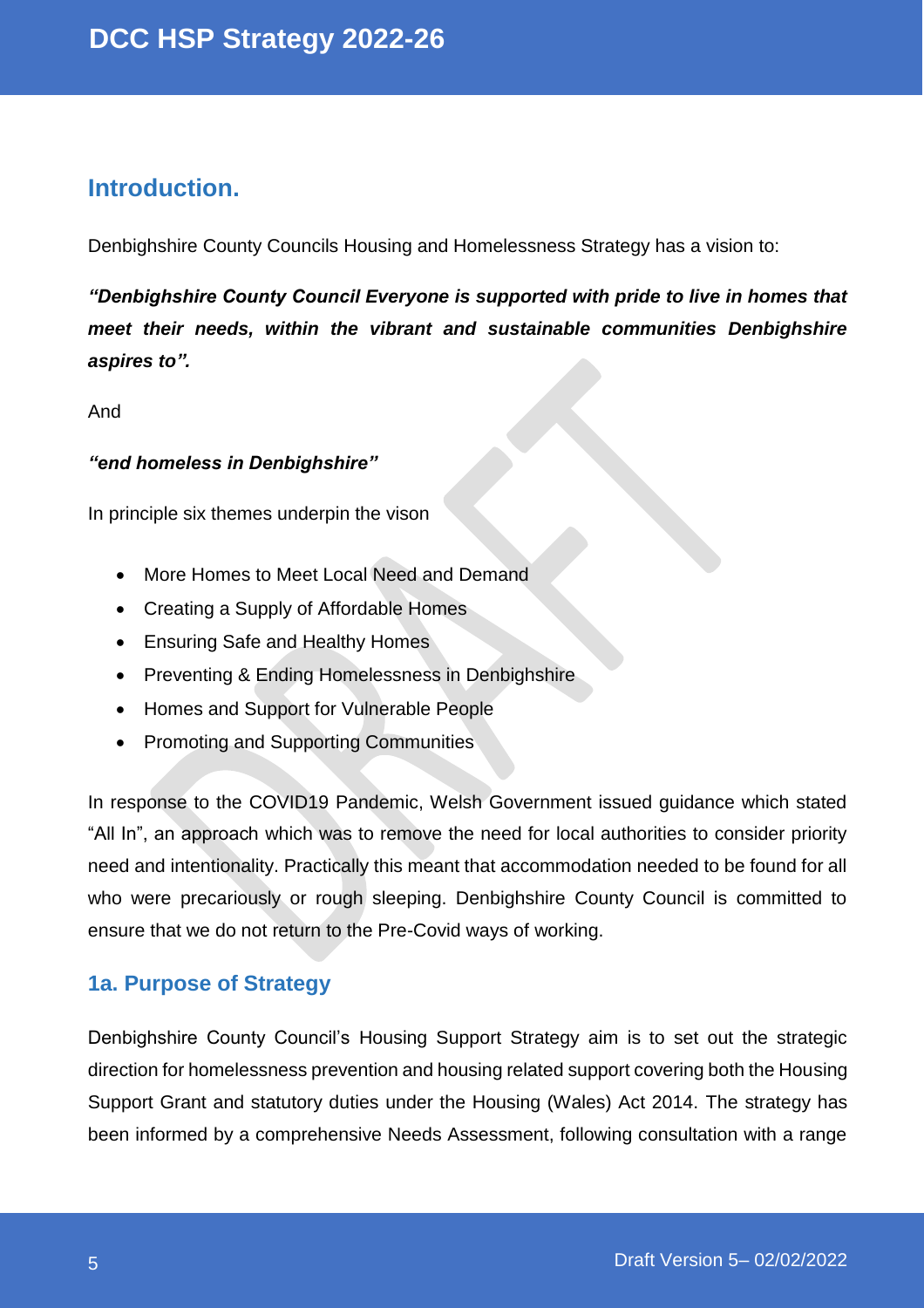of stakeholders including citizens that use our homelessness services and have received our support. The overarching aim is to end homelessness in our county.

Our priority in implementing this strategy will be to deliver person-centred, timely interventions to, wherever possible, prevent homelessness. When homelessness does occur we will endeavour to make it as short as possible with the right level of support put in place to end homelessness. We will ensure the risk of entering into a cycle of homelessness is mitigated against at every opportunity.

### <span id="page-5-0"></span>**1b. Legislative and policy context Nationally**

The strategy satisfies the existing statutory requirements in the Housing (Wales) Act 2014. In developing it, the Local Authority has reviewed the current Housing and Homelessness Strategy, incorporating the relevant aims and priorities. Denbighshire County Council's Housing Support Programme Strategy, is underpinned by the following national legislation and policy:

- Housing (Wales) Act 2014
- Well-being of Future Generations (Wales) Act 2015
- Social Services and Well-Being (Wales) Act 2014
- The Mental Health Act 2014
- Violence against Women, Domestic Abuse and Sexual Violence (Wales) Act 2015
- Housing Support Grant Practice Guidance
- Equalities Act (Wales) 2010
- Allocation of Housing and Homelessness (Eligibility) (Wales) Regulations 2014
- Welsh Government's Code of Guidance for Local Authorities on the Allocation of Accommodation and Homelessness, 2016
- National Pathway for Homelessness Services to Children, Young People and Adults in the Secure Estate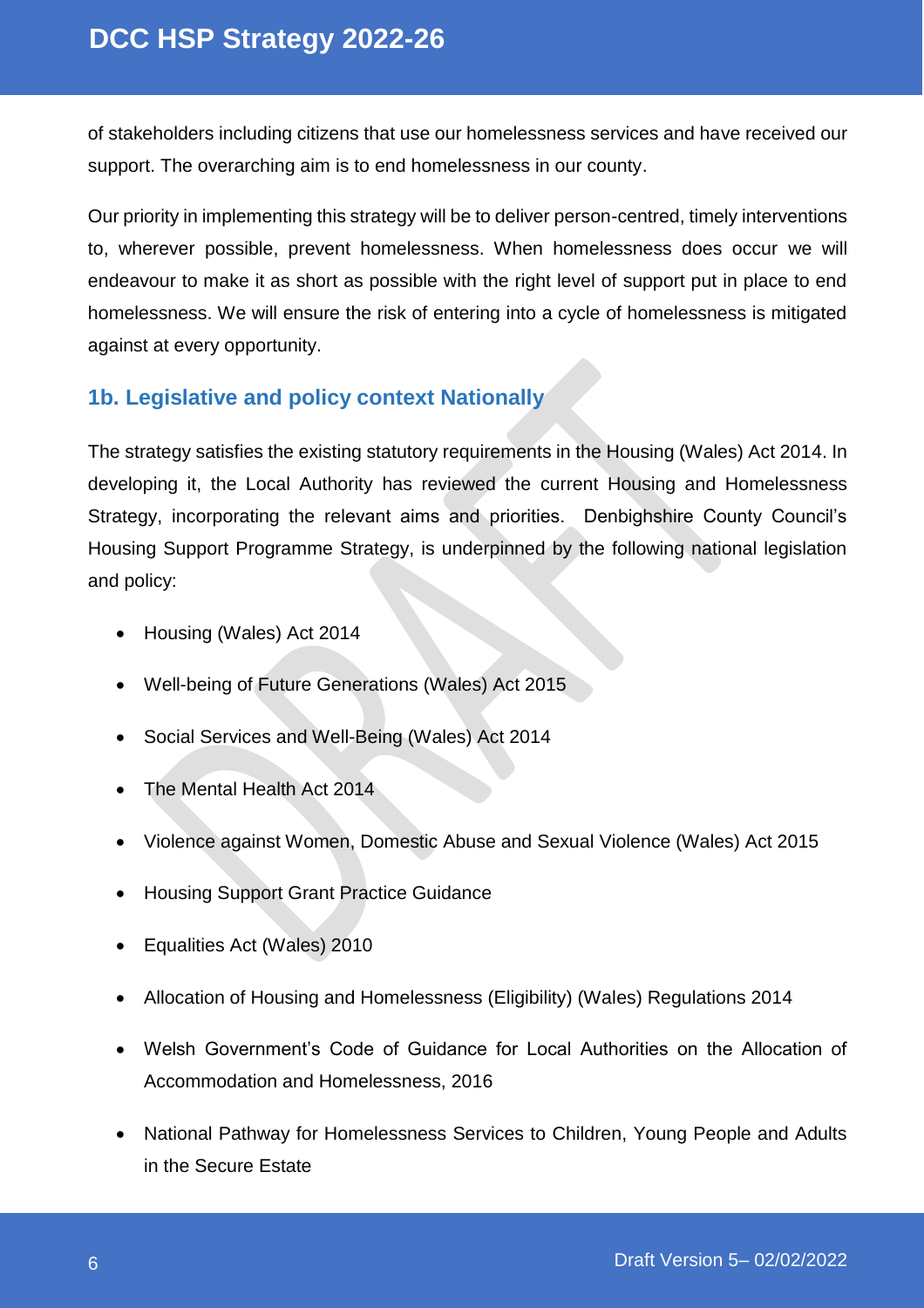- Preventing Homelessness and Promoting Independence: A Positive Pathway to Adulthood
- The Homelessness (Suitability of Accommodation) (Wales) Order 2015
- Renting Homes (Wales) Act 2016

At a local level, this strategy contributes to the following areas of work:

- Denbighshire County Councils' Corporate Plan 2017 2022
- Denbighshire County Council Housing and Homelessness strategy 2021- 2026
- Denbighshire's Local Housing Market Assessment 2019
- Housing Revenue Account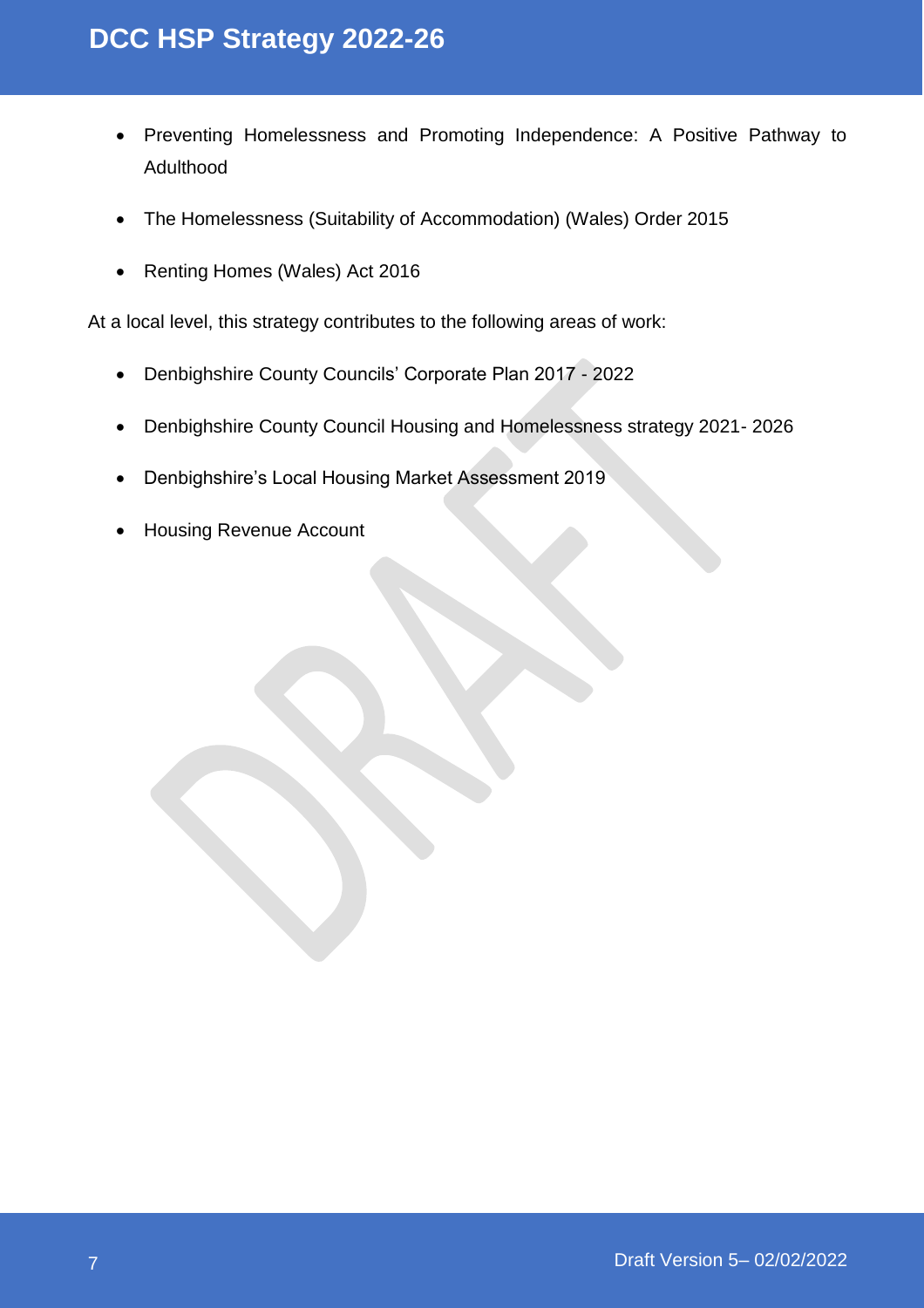### <span id="page-7-0"></span>**2. Needs assessment.**

Welsh Government's Housing Support Programme requires all local authorities in Wales to carry out a full assessment of needs in the local area every four years.

The 2021 Needs Assessment has been used to inform and shape the services we will provide and how we will deliver them.

Provide a link to the 'Statement of Need' document once published 31/03/2022

### <span id="page-7-1"></span>**2a. Needs assessment Process**

A range of engagement techniques and research were used to gather and analyse data to determine Denbighshire's Needs Assessment and focussed around the vision of:

### *Everyone is supported with pride to live in homes that meet their needs, within the vibrant and sustainable communities Denbighshire aspires to*

The process included extensive consultation with a wide range of stakeholders including citizens who use / or have used homelessness services, Housing Support Grant delivery partners including Third Sector Organisations and Registered Social Landlords as well as Public Sector Bodies such as Probation Service, Police and Betsi Cadwaladr University Health Board. This was also supported by statistics and data from Denbighshire's Statutory Homelessness Service and the Housing Support Grant single pathway.

Key sources of information used to inform the Needs Assessment are listed below:

- Denbighshire's Affordable Housing Prospectus
- Denbighshire's Local Housing Market Assessment 2019
- Wellbeing of Future generations assessment for Conwy and Denbighshire Public Service Board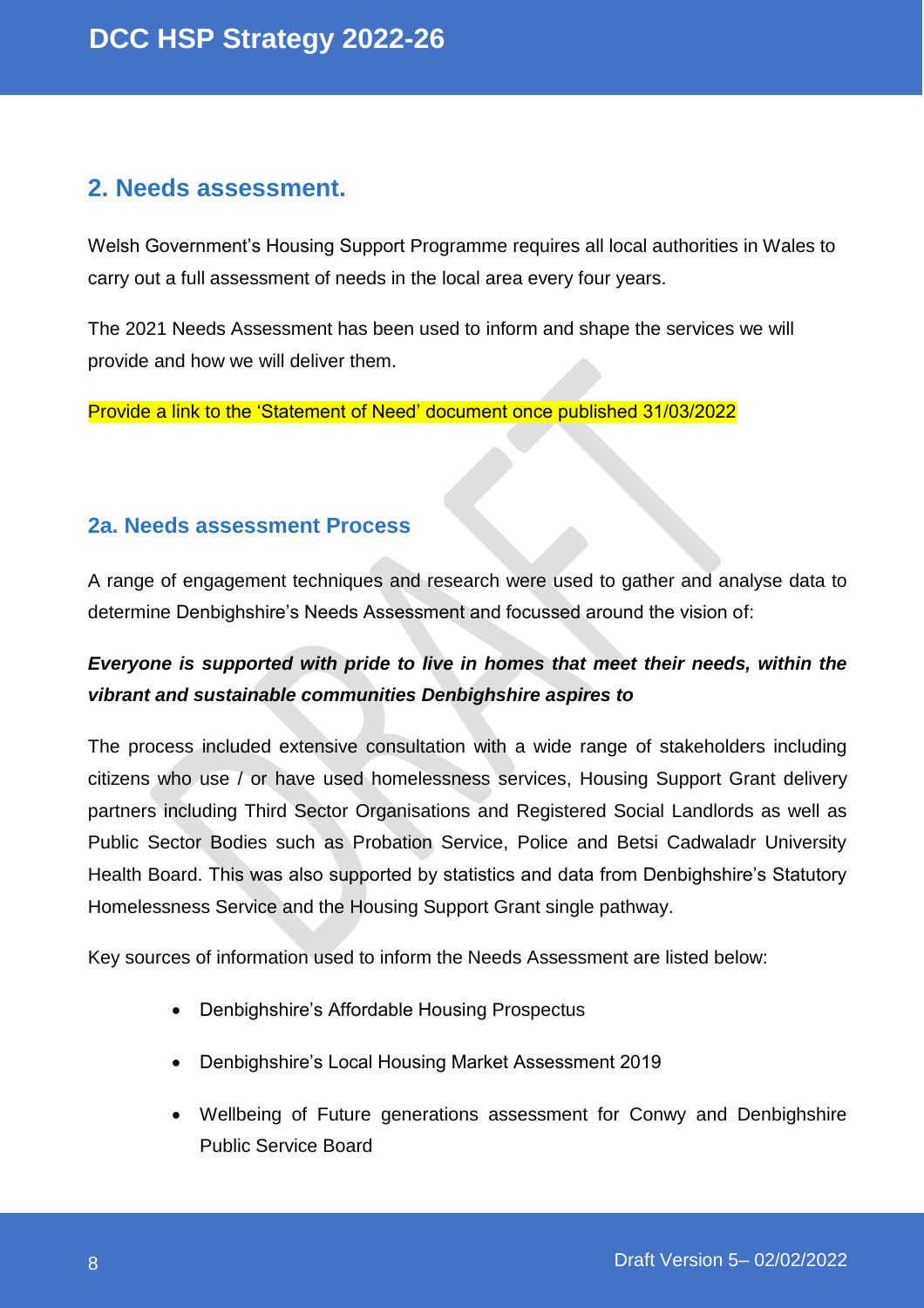- Denbighshire Housing and Homelessness Strategy 2021 2026
- Homelessness statistics and housing data
- Welsh index of deprivation
- Regional VAWDASV needs assessment
- Supporting people Outcomes Data
- Health overview for Denbighshire
- Data from Children's Services
- The Looked After experience, Denbighshire

### <span id="page-8-0"></span>**2b Key Findings**

Following consultation, the need to provide a more robust Early Intervention and Prevention Service was clearly identified as a priority need to reduce the numbers of households having to enter statutory homelessness services. This was supported by the need to ensure that there is a range of community based support services working closely with those households who do become homeless to support them to obtain and keep a permanent tenancy and reduce the risk of becoming homeless again.

A key finding within Denbighshire is the need to move away from the reliance on unsuitable Bed & Breakfast style emergency accommodation and move towards providing better quality, well supported temporary emergency accommodation. It was identified that single people under the age of 35 are most likely to be accommodated in Bed & Breakfast style accommodation for significant periods of time. This is due to the shortage of suitable properties at affordable rates, combined with reduced rates of Housing Benefit thus preventing them obtaining and securing permanent tenancies.

The two main elements of support that were identified as a priority was the need to deliver more accessible mental health and family support provision regardless of when an individual or household accesses homelessness services.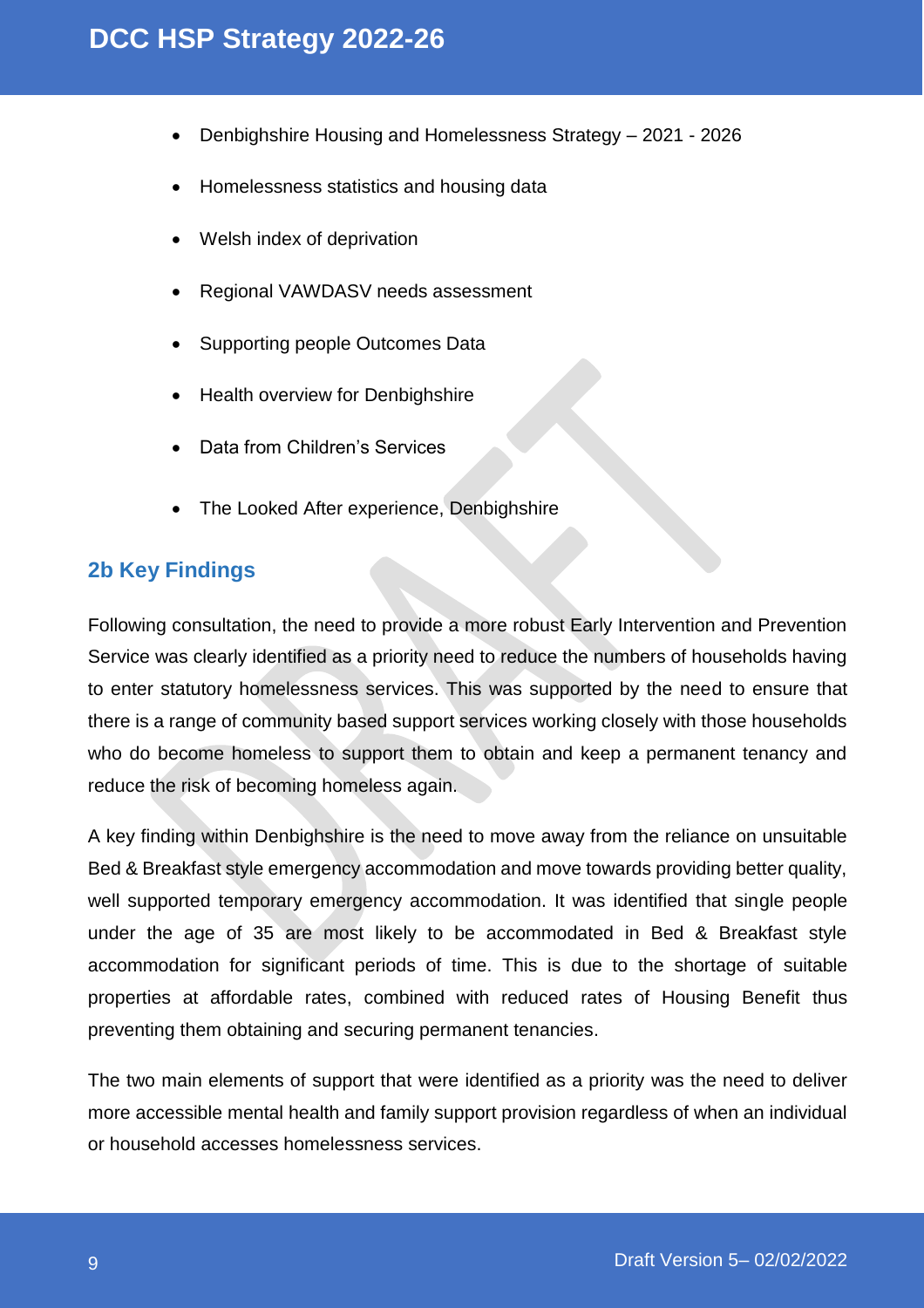### <span id="page-9-0"></span>**2c Conclusion**

In summary the Housing Support Needs Assessment outlines the current needs and future demand for homelessness services. It sets out the strategic planning requirements to ensure effective commissioning and procurement of value for money housing support grant services, to ensure the right outcomes are achieved to support the needs of Citizens accessing the service.

Whilst Denbighshire County Council have some provision within the county it is clear from all the evidence collated in the assessment that further investment is needed in the following areas.

### **1. Single homeless citizens under 35**

Denbighshire's single household population is projected to increase by 0.8% per annum from 2011 – 2033. Single person social housing in Denbighshire equates to 12.9% of the stock, current demand for single person accommodation outweighs supply with 43.9% of people on the waiting list in need of this type of accommodation, this is also mirrored in homelessness presentations.

### **2. Mental Health and support needs are increasing, anxiety and depression being most reported**

Mental Health support is magnified when looking at citizens presenting as homeless. To address this Denbighshire have restructured the homelessness team to include designated mental health/substance misuse provision and a Counsellor/ Counselling Service, however on-going reviewing of service provision is required to fulfil the needs of increasing mental physical and health, complex needs, decreasing access to services, and the potential shifts in demographics.

### **3. Young homeless people aged 16/17 yrs old and care experienced children with complex needs**

The demand for support from Children's Services is high with a small group of complex young people who do not manage to sustain temporary accommodation or supported housing. In Denbighshire, from April 2019 to March 2021 there were 947 referrals from Children's Services for young people needing support of which 123 were 16 and 17 year olds. These young people presenting as homeless or with support needs have been found to have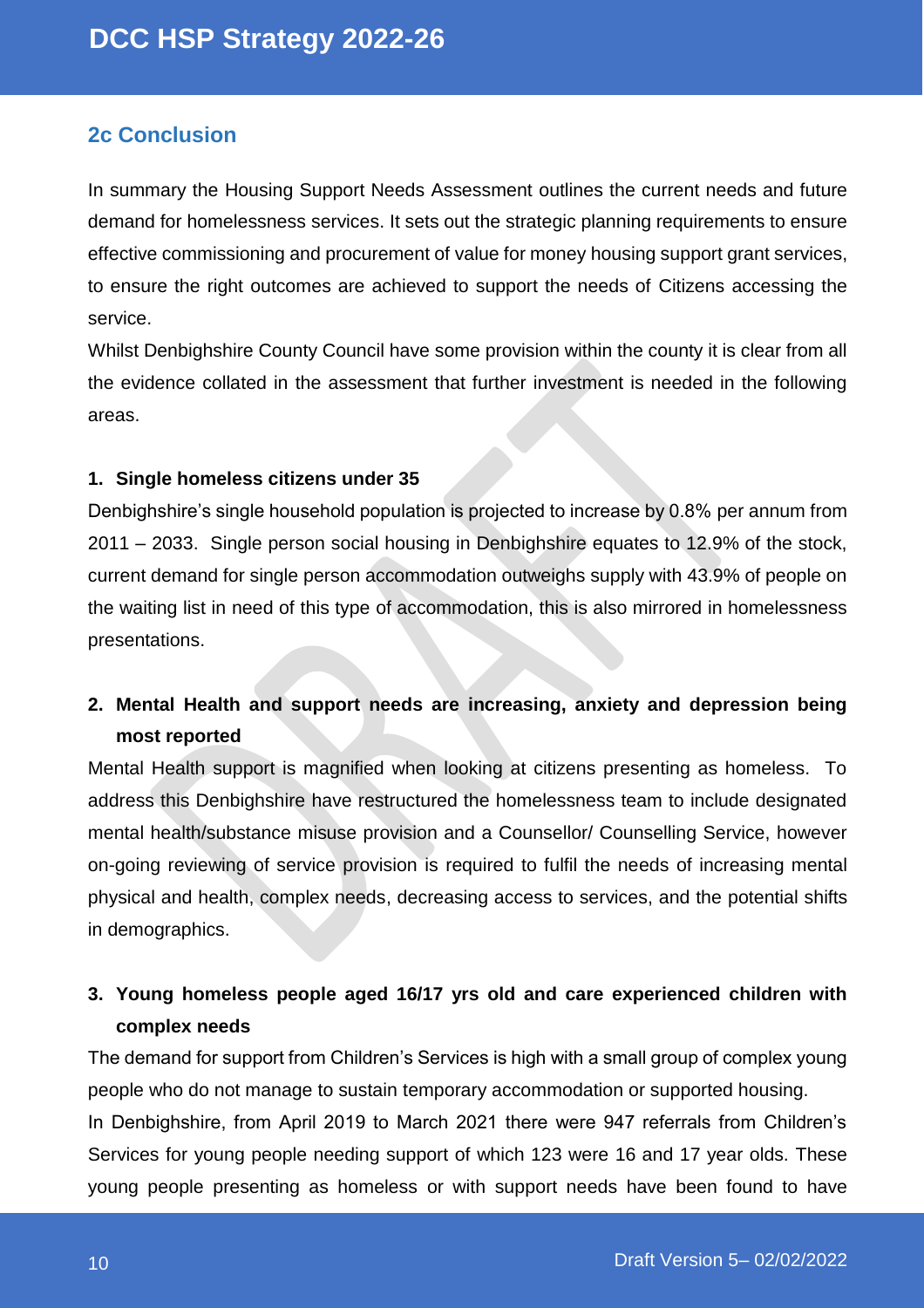numerous complexities and this is currently an unmet need for a small group of the most complex young people with a duty to be accommodated and supported.

### **4. Citizens leaving the secure estate, short terms repeat sentences and high risk offenders**

In 2019 Denbighshire had 91 ex-offenders apply for assistance, this more than doubled to 202 in 2020. There is a gap for repeat offenders on a short term sentence who need ongoing support and high risk cases where accommodation is incredibly challenging to source.

### **5. Women fleeing domestic abuse**

Support needs are reported to be more complex, often with multiple support needs like mental health and addictions as well as domestic abuse.

### **6. Older people (over55) with support needs**

There is an emerging theme of over 55s presenting to the homelessness prevention Pathway with support needs relating to their tenancies. Numbers presenting as homeless remain low.

### **Issues and Challenges**

Emergency and temporary accommodation is a priority for Denbighshire with single person accommodation a top priority. There is an imbalance between single person accommodation and the numbers of single people presenting as homeless and staying in temporary accommodation for significant periods of time. To address the issue Denbighshire have begun working to the Rapid Rehousing Model which will offer varied support levels to ensure households presenting get the correct support when its needed. The majority of households helped with Rapid Rehousing will be singles reinforcing the aim to develop smaller permanent accommodation within sustainable communities. The need is in the North of the County. Denbighshire has identified council owned property and this will help ensure that we transition suitable affordable emergency accommodation. This will allow households to work and have the level of support needed to end homelessness through the rapid rehousing model.

### **Early Intervention and Prevention**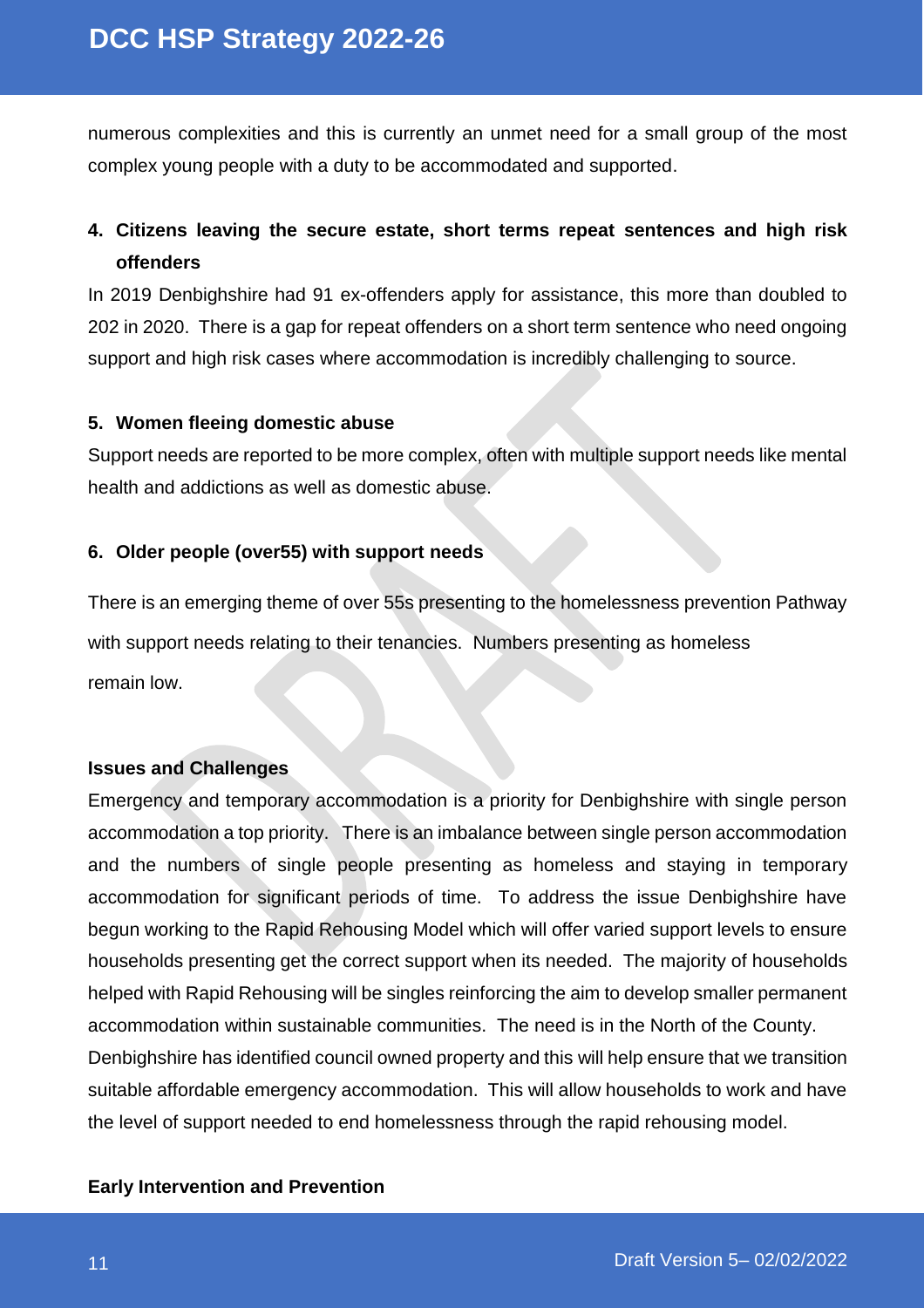In order for homelessness in Denbighshire to be rare, brief and non-recurrent, we need to look at early intervention and prevention, or up steam. To fully understand this a 2-minute video is provided below.

<https://www.youtube.com/watch?v=OGj0jHXk1W8>

Denbighshire will prioritise targeted prevention.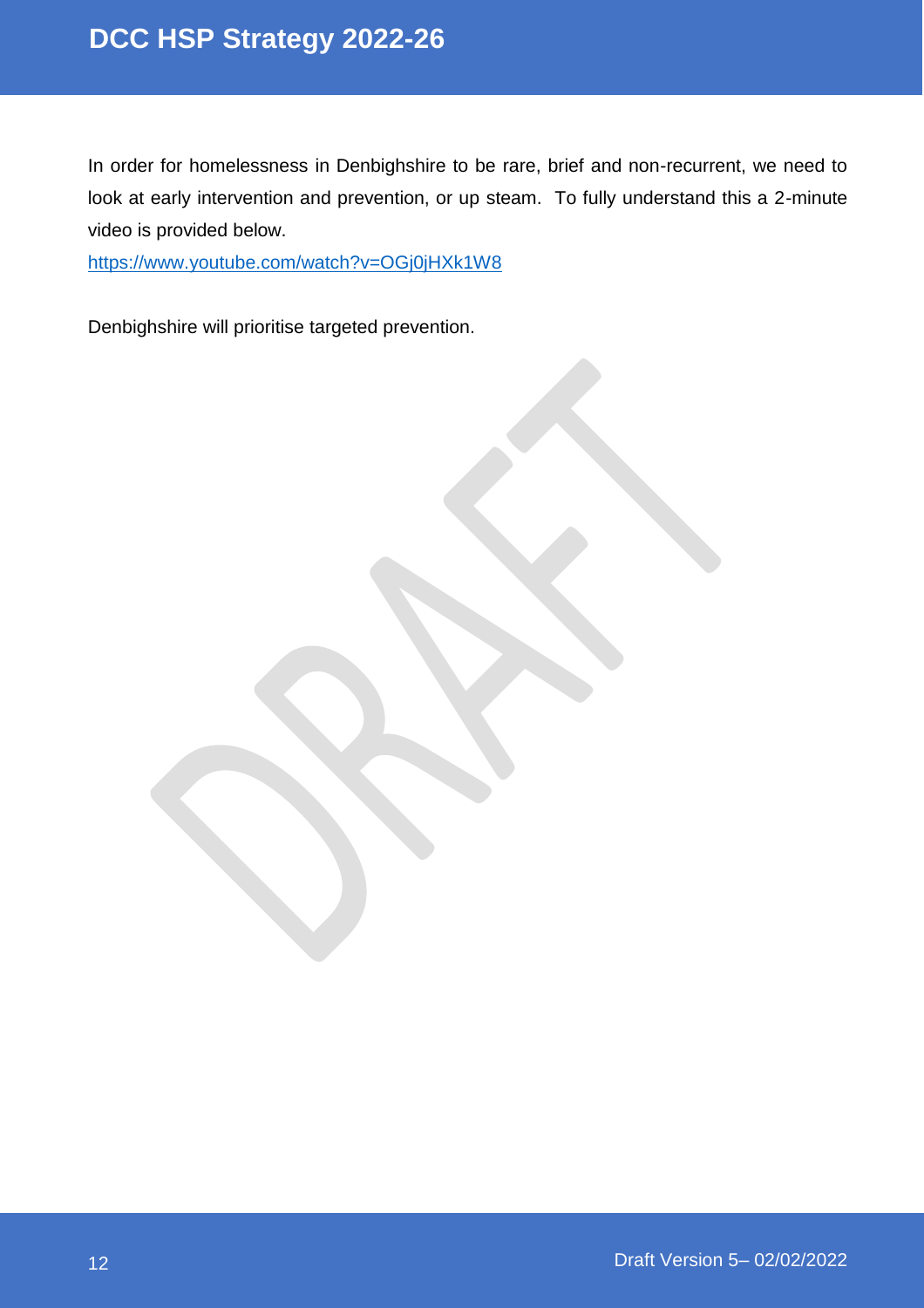### <span id="page-12-0"></span>**3. Strategic priorities**

Denbighshire County Council have agreed the following strategic priorities for the delivery of both the Housing Support Grant (housing related support) and Statutory Homelessness Prevention duties, in line with the needs assessment, stakeholder engagement, and wider corporate and Welsh Government policy, consultation, and Guidance. Specific details of the strategic priority action plans are detailed in Annex A.

The Councils socioeconomic duty has identified through the needs assessment emerging themes of homelessness presentations; particular attention is given to ensure that all of the strategic priorities will be fully inclusive of such increasing presentations such as but not exhaustive to; young people; women fleeing domestic violence; ex-offenders; under 35's; over 55's; persons suffering mental health issues.

### <span id="page-12-1"></span>**Priority 1 – Adopt Rapid Rehousing Approach**

The aspiration is to achieve the provision of a real transformation in the typical homelessness journey for households, reducing trauma and aiding their resettlement into a secure tenancy following a homeless episode, ensuring that the episode is as short a period as possible. Balancing the citizens short term needs whilst safeguarding the ability for sustainable plans for their long term needs. Ensure that plans account for the current and future demographic make-up of homelessness presentations such as the current high demand for single person accommodation.

It is recognised that strategic priorities 2- 7 are key to the successful delivery of the Rapid Rehousing approach and the progressive realisation to fulfil the right to adequate housing for all.

In line with Welsh Government policy and recommendations develop the Rapid Rehousing Transition Plan for September 2022 as per Annex B.

### <span id="page-12-2"></span>**Priority 2 – Provide a targeted Prevention Service**

Early intervention is a recognised approach to preventing homelessness as laid out in the Housing (Wales) Act 2014. It is foreseen that there is the need to develop and strengthen our support offer around early intervention to prevent homelessness, so that we can identify and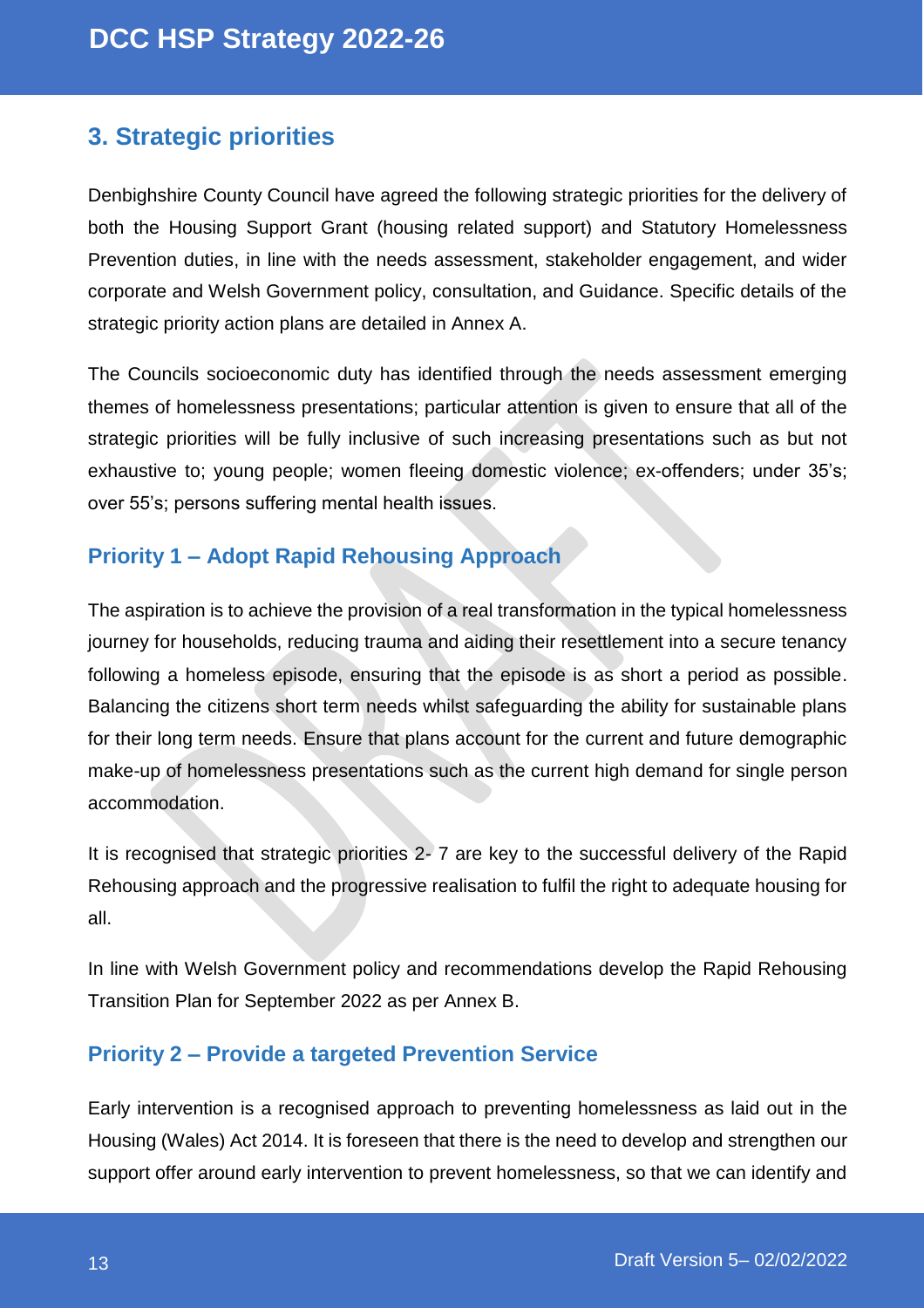engage with people much earlier on to prevent any risk factors/problems from escalating. This focused early intervention project will be a key part of this work. The project to offer a robust early intervention model, which is assertive and proactive, acting early to prevent homelessness problems or at least prevent them from worsening will help the council achieve its objectives.

### <span id="page-13-0"></span>**Priority 3 – Secure Council owned emergency and temporary accommodation**

Work collaboratively with community housing and strategic housing group to secure the in house provision of good quality emergency accommodation to temporarily house homeless citizens and have reduced reliance on using bed & Breakfast type establishments. A service that will provide the support required to ensure that the period of homelessness is rare, brief, and unrepeated, and it provides the support they require so that they are ready to take the next step back into independent living in their own home.

### <span id="page-13-1"></span>**Priority 4 – Strengthen the provision of multi-disciplinary support services**

Provision of multi-disciplinary support is providing the additional requirements often associated with homelessness presentations, the service needs to target those in need of such support and develop key performance indicators to drive the effectiveness of the multidisciplinary approach. The service will seek to place the individual at the centre and work together in a trauma informed way with the involvement of people with an interest in achieving the well-being goals, allowing those people to reflect the diversity of the Citizens facing homelessness. Ensuring that the characteristics, culture, beliefs, and dignity of the Citizens are fully respected as laid down in the overarching duties within the Social Services and Wellbeing (Wales) Act 2014.

Ensure that quality and performance activity and monitoring operationally informs where there are gaps in service provision and that homelessness profiling provides accurately detailed information, targeting such areas to improve the person centred approach of multi-disciplinary working. As the strategic priorities develop regular reviewing of the support services will take place ensuring that the service model is current in line with requirements of individuals and that gaps in such provision of mental health and/or substance misuse are strengthened. In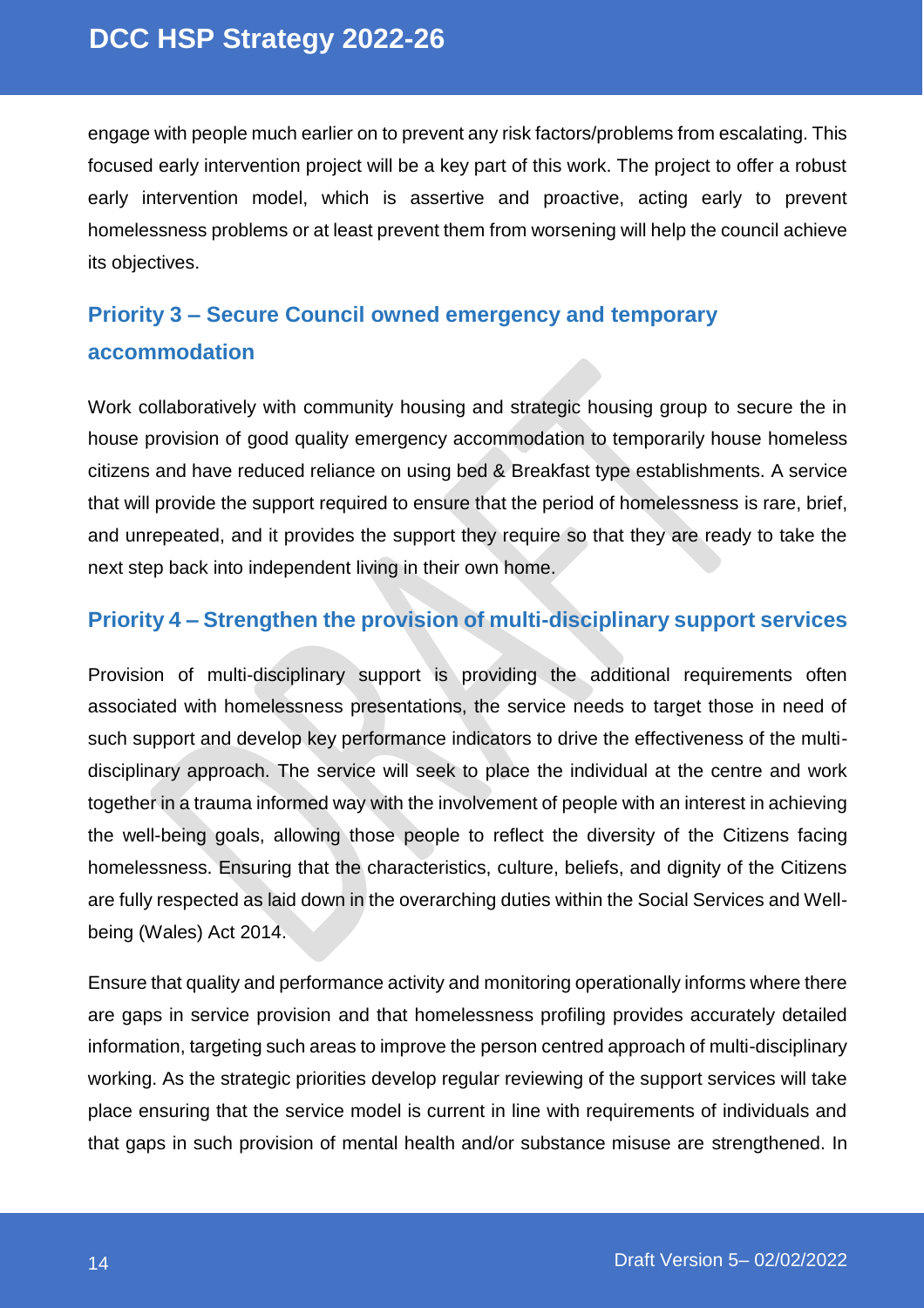addition, ensure that investment in the service develops resilience within the workforce to facilitate effective recruitment and retention of staff.

### <span id="page-14-0"></span>**Priority 5 – Increase community based support services**

Work collaboratively and in partnership with third sector and voluntary organisations to promote independence to individuals experiencing or facing homelessness, promote their health and wellbeing through exercise programs and developing general life skills, such as cooking and the use of ICT. Ensuring that an integrative approach is adopted in reaching common well-being goals whilst promoting social inclusion and working towards less reliance on statutory service interventions.

### <span id="page-14-1"></span>**Priority 6 – Increase access to sustainable accommodation**

Develop access to the private rented sector, working with landlords to maximise resources, create enterprising solutions, working with the councils Community Housing team and Registered Social Landlords, utilising existing work programmes and strategies to deliver additional social rented units to provide permanent homes to meet the identified need either through construction or repurposing of existing stock. Further access funding and initiatives where possible to support individuals maintain tenancies or find suitable accommodation when faced with Homelessness such as but not limited to Wales PRS Leasing.

### <span id="page-14-2"></span>**Priority 7 – Strengthen Tenancy support services**

<span id="page-14-3"></span>Strengthen tenancy support service, working with the Council Community Housing, RSL's, and private rented sector tenants to support the Local Authority's corporate priority: "Housing – everyone is supported to live in housing to meet their needs". The tenancy support team will provide housing related support to individuals and their families who are dealing with crisis or potential crisis that may threaten their tenancy, by fully understanding the barriers to maintaining healthy tenancies, working with individuals to ensure that the right level of support is being provided at the appropriate time of need. In addition, look beyond the housing situation at the time support closes, develop a longer term view of tenancy sustainability to assess and understand how successfully programs of support give the Citizens the skills to access mainstream support in sustaining their tenancies.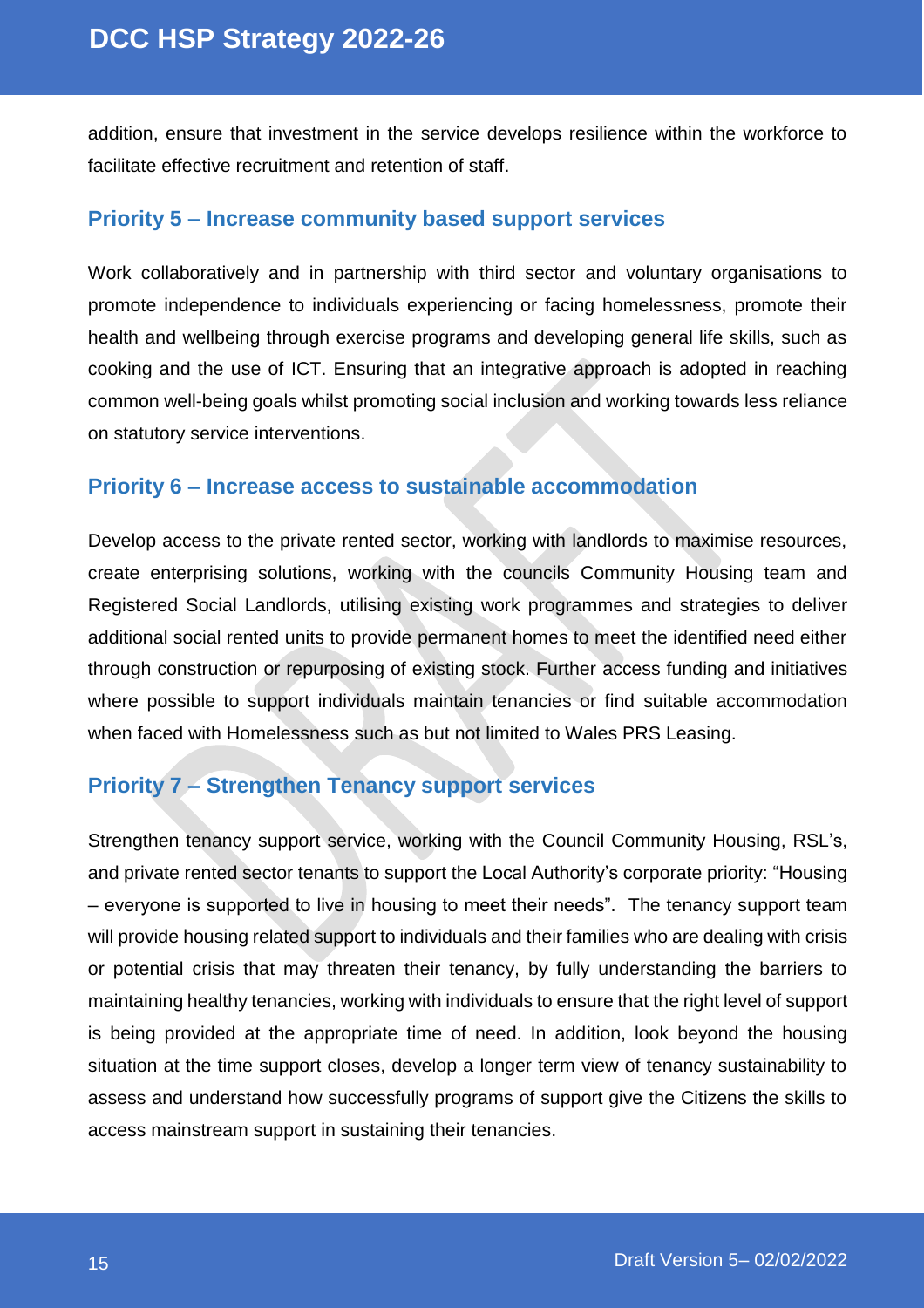### **4. Stakeholder Engagement**

As well consulting with internal partners and services in the process of developing the strategy, consultation has been undertaken in line with the duties set out in the Future Generations (Wales) Act 2015 and the five ways of working.

### <span id="page-15-0"></span>**4a. Stakeholders engaged with**

The following Partners, Agencies and wider stakeholders have been consulted with:

- BCUHB Substance Misuse Services
- BCUHB Community Mental Health Services
- Probation Service
- North Wales Police
- DCC Adult Social Services\ Community Resource Teams
- DCC Complex Disabilities
- DCC Intensive Family Support
- CCBC / DCC Housing First
- DCC Community Housing
- DCC Housing Development
- HSG support providers
- **Homelessness Service Users (Citizens)**

The following sources of engagement where used:

- North Wales HSG Service User questionnaire accessed via: <https://www.conwy.gov.uk/sep/snap/hsgstrategy/user/en/> <https://www.conwy.gov.uk/sep/snap/hsgstrategy/user/cy/>
- North Wales HSG Provider questionnaire accessed via: <https://www.conwy.gov.uk/sep/snap/hsgstrategy/provider/en/> <https://www.conwy.gov.uk/sep/snap/hsgstrategy/provider/cy/>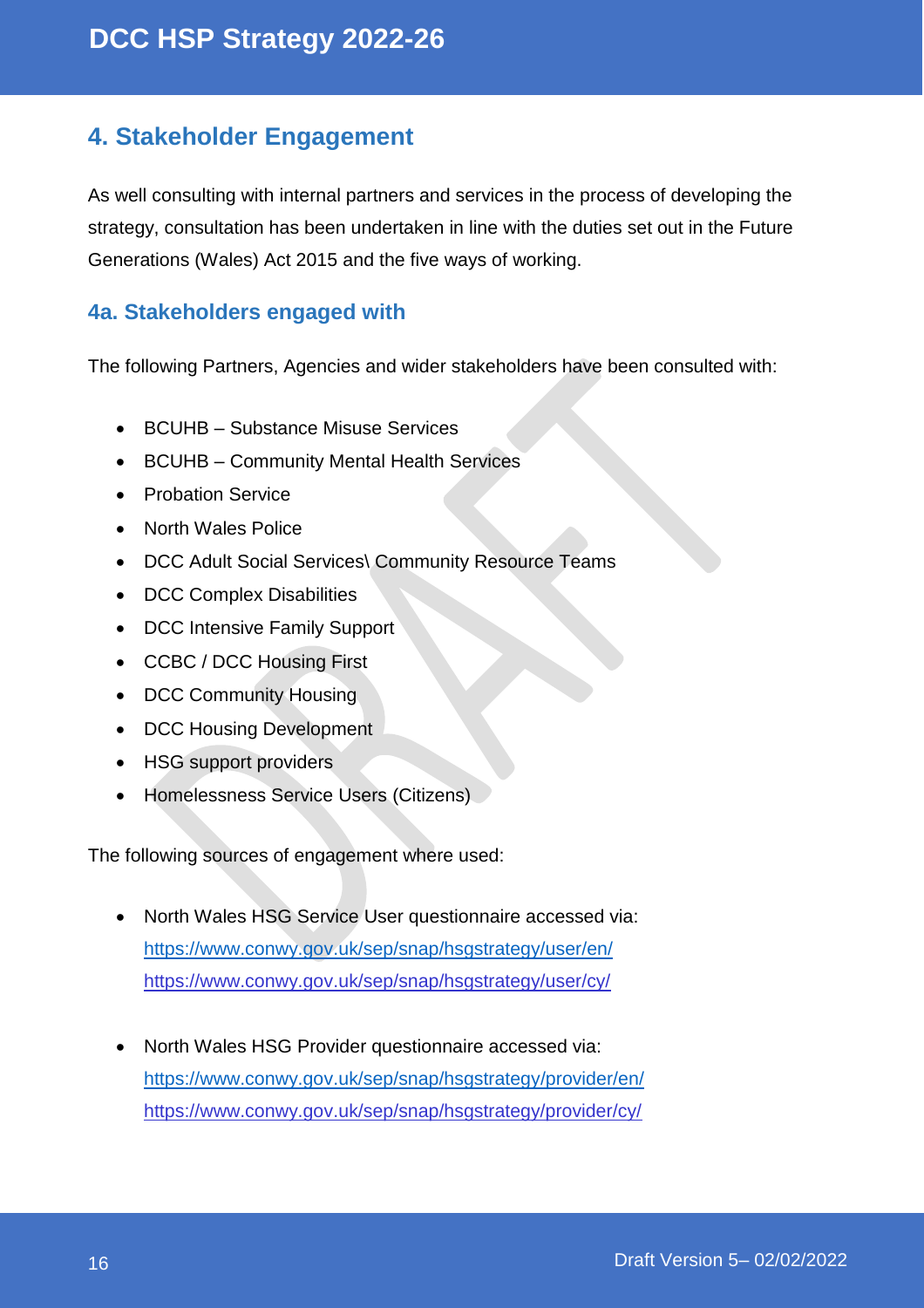- Denbighshire County Council Homelessness Prevention Strategy Stakeholder Questionnaire.
- Feedback from internal request for responses on the Welsh Government "ending homelessness" consultation 12<sup>th</sup> November 2021.

### <span id="page-16-0"></span>**4b Stakeholder feedback**

Regionally each local authority across North Wales worked collectively to consult with both service users and service providers to inform and shape their Housing Support Grant strategy. Two questionnaires were designed; one for citizens receiving housing support grant funded services and another to Providers that receive housing support grant funds to deliver support. A further localised questionnaire was developed specifically for partner organisations and internal council departments.

The questionnaires were sent out at the same time for responses providing a four-week consultation period. A further consultation was completed once our Strategy was complete.

The service user questionnaire had the option to be completed online or paper copy, the provider questionnaire was online only.

Denbighshire received 125 responses from citizens, and 22 responses from providers, and 5 from partners.

The most common themes from citizens were:

- 30% stated they didn't know how to access support.
- Citizens suggested social media should be used to raise awareness of support services available.
- Over 50% would like to have support over the phone or virtually
- 75% stated they had no barriers to accessing support virtually or by phone, the remainder stated various barriers to virtual support such as being unable to afford top up, they don't know how to work the internet, disability, blind or hard of hearing.
- Public transport was a reason given for not wanting face to face support. "cheaper to travel round London on the Tube than rural Denbighshire" and an infrequent bus service.
- Citizens feel they cannot afford private rented housing; this leaves citizens feeling demotivated
- Just under 50% stated they had a disability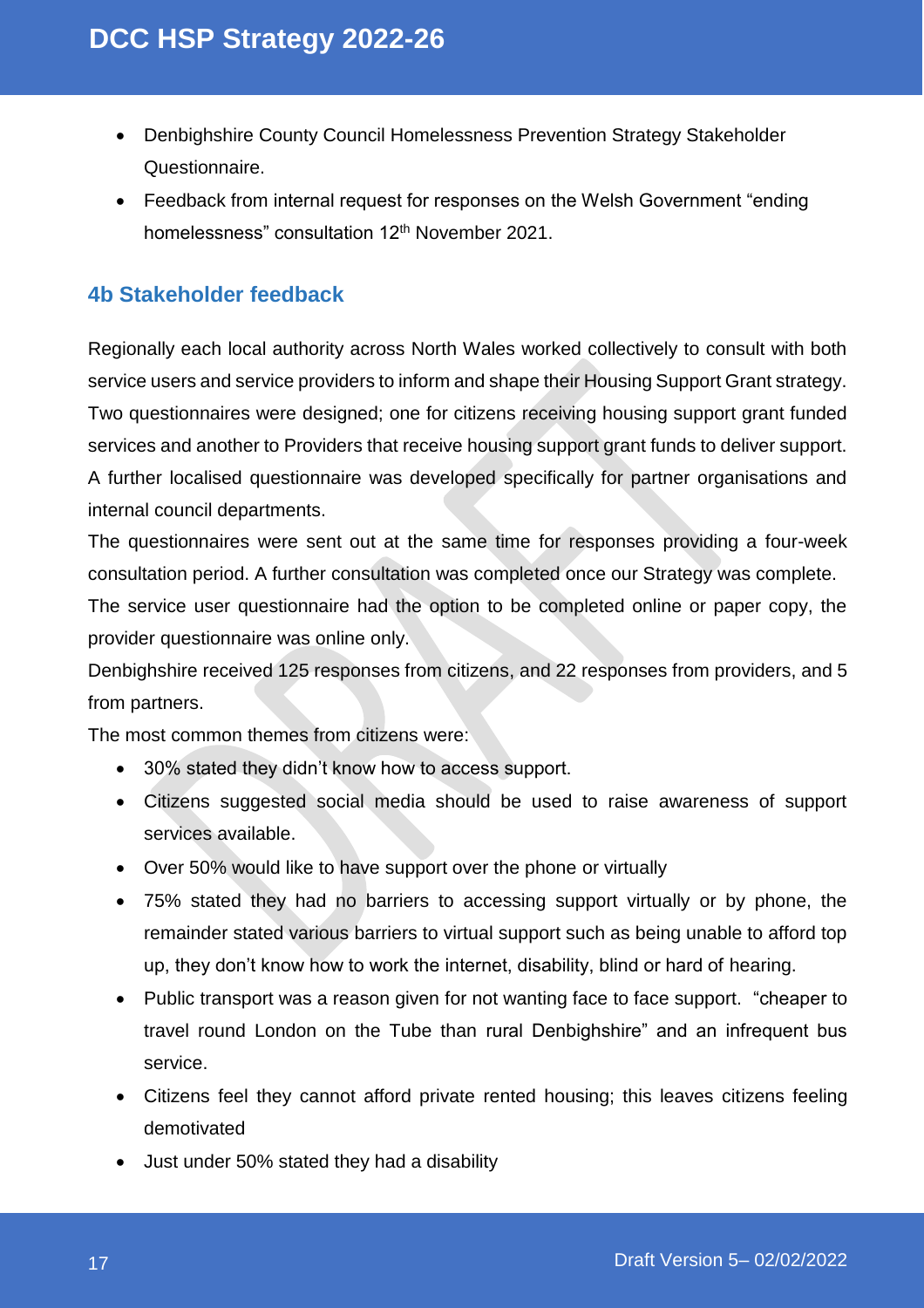- Of the 125 responses 75 were under 35 years' old
- Of 104 responses, 16 said they are a different gender to what was assigned at birth.
- Of 123 responses, 70 citizens are single and not in a relationship

The most common themes identified from support providers were:

- There is an increase in complex needs, resulting in crisis intervention.
- Access to Housing Support Grant funded services could be improved.
- Providers are supportive of delivering support face to face or virtually to suit citizen's preference.
- It is felt there is a lack of capacity in Mental Health services, which is resulting in providers filling the gap and providing more wellbeing support to often complex cases which has an impact on staff.
- Since the pandemic providers felt citizens were presenting with multiple needs including mental health and substance misuse, as well as an increase in domestic abuse cases
- Lack of social housing and private rented properties is sited as the biggest barrier to moving people on from supported and temporary accommodation and is also the greatest perceived barrier to Rapid Rehousing.
- Some providers are having recruitment issues due to a lack of job security, reward, pay, recognition and longevity on offer.
- There is a need to increase the provision of multi support services to work with individuals with severe needs and more knowledge around domestic abuse.
- Providers want Denbighshire to prioritise rapid re-housing, early intervention homeless prevention, and therapeutic support.

Themes identified from partners and internal council departments were:

- Concern over the lack of access to housing and the building of affordable housing.
- Lack of service provision for those with more complex needs, such as Learning Difficulties and how they often fall between the gaps.
- Compatibility checks on shared accommodation can cause delays in securing tenancies especially when dealing with more complex needs.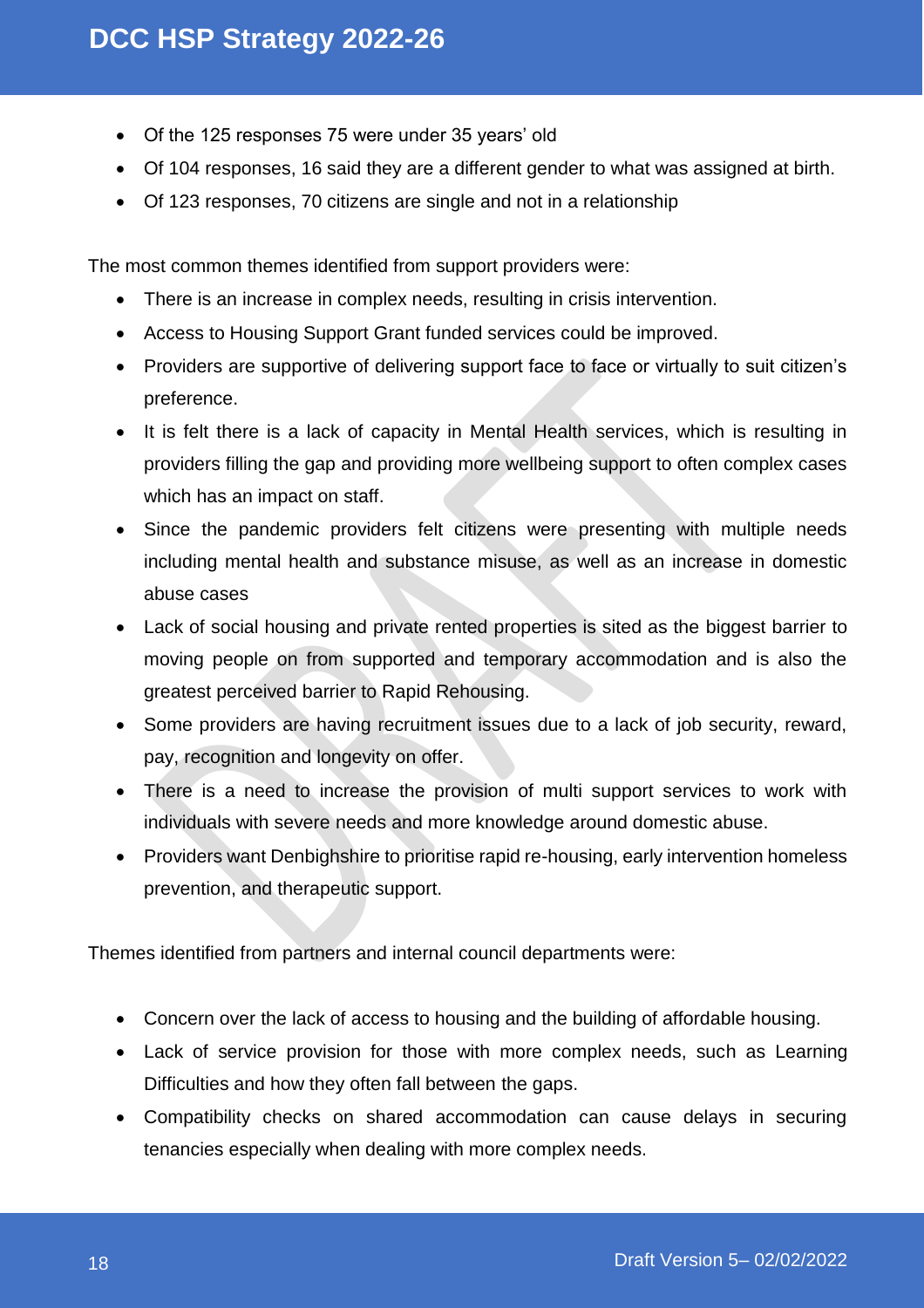- The supply of accommodation does not meet some of the greatest need such as single people. There are 750 single people registered for social rent housing but we only have a supply of 60 one bedroom homes in total from all social landlords on average each year.
- Issue with Homelessness staff retaining them and recruiting many vacancies are attracting no applicants or poor quality applicants.
- There will always be a lag with development planning process, infrastructure and building the homes – the move towards more modern methods of construction could reduce lag but not eliminate it.
- Improvement is required by increasing the level of support provided to social landlords through the Social Housing Grant scheme both in terms of amount available and the intervention rate applied as these are currently inadequate to enable additional permanent social housing to be delivered on the scale required.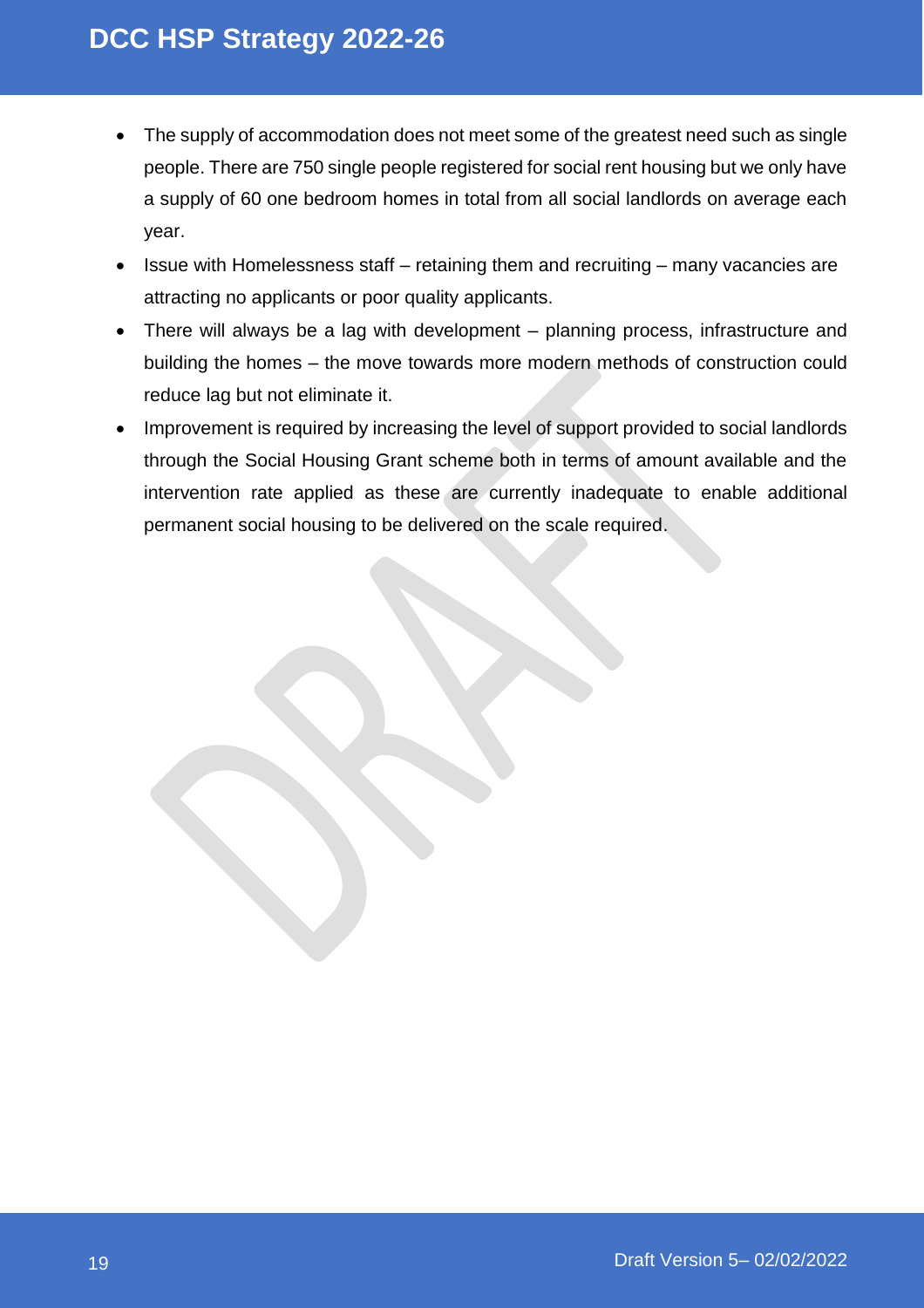### <span id="page-19-0"></span>**5. Impact assessments**

Denbighshire County Council are committed to celebrating diversity and promoting equality in everything we do, to improve the quality of life for everyone living, working and visiting Denbighshire.

Our vision of the future for the council was developed in partnership with local communities and partners. Our strategic aim is to be a high performing council, closer to the community.

[Our Corporate Plan](https://www.denbighshire.gov.uk/en/your-council/strategies-plans-and-policies/plans/corporate-plan/corporate-plan.aspx) incorporates our equality, diversity and human rights activities taking place throughout the council. Equality and diversity is embedded throughout all our services in the Council.

Legislation requires us to provide a new Strategic Equality Plan (SEP) every four years, even if it has been incorporated into another plan. Our equality objectives within the Corporate Plan will therefore be developed through engagement with our communities; reviewed in terms of what local data informs us about inequalities; and in response to recommendations made by the Equality and Human Rights Commission in a document called 'Is Wales Fairer? 2018'. Once these new interim strategic equality objectives have been considered, consulted upon and agreed on, they will run in tandem with the Corporate Plan (which focussed on community led dialogue and consultations with our 'County Conversation' engagement), in the form of an Interim Strategic Equality Plan and will also be incorporated into the next Corporate Plan 2022 to 2027.

Our current priorities are:

- **Housing**: Everyone is supported to live in homes that meet their needs;
- **Connected Communities:** Communities are connected and have access to goods and services locally, online and through good transport links;
- **Resilient Communities:** The Council works with people and communities to build independence and resilience;
- **Environment:** Attractive and protected, supporting well-being and economic prosperity; and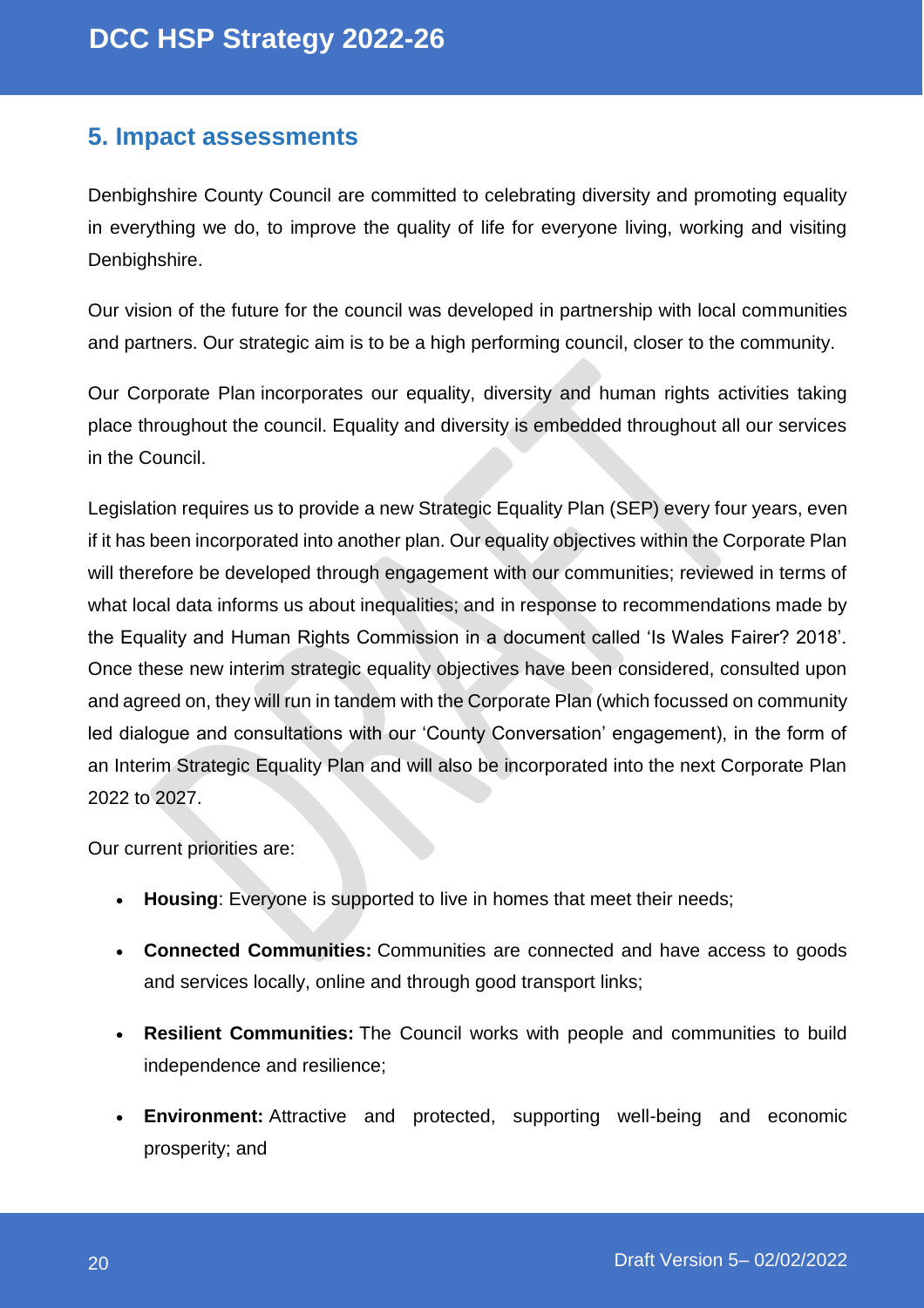**Young People:** A place where younger people will want to live and work and have the skills to do so.

As part of the strategic planning process, we have undertaken appropriate impact assessment of the strategy, particularly in relation to the strategic priorities identified at within section three of the strategy.

### <span id="page-20-0"></span>**5a Impact assessment process**

Denbighshire County council have established a new and innovative approach to impact assessment. We want to be sure that we consider the impact of proposals on a range of issues. Our new approach, the 'Well-being Impact Assessment', has been designed to assess the likely impact of proposals on the social, economic, environmental and cultural well-being of Denbighshire, Wales and the world. It integrates requirements to assess impact on equality, the Welsh language, environment, economy, health, and so on.

The Well-being Impact Assessment highlights any areas of risk and maximises the benefits of proposals across all of these issues, including equality. It helps us to ensure we have considered everyone who might be affected by the proposal. It also helps us to meet our legal responsibilities under the general equality duties (Equality Act 2010, inclusive of the Socioeconomic Duty, within this Act), the Welsh Language Standards, the Well-being of Future Generations (Wales) Act 2015 and access to information legislation. There is also a requirement under Human Rights legislation for Local Authorities to consider Human Rights in developing proposals.

Our approach to impact assessment will help us to strengthen our work to promote equality. It will also help to identify and address any potential negative or disproportionate impacts before introducing something new or changing the way we work.

### Assessment Number 997 - **Housing Support Programme Strategy, Well-being Impact Assessment Report**

Include reference to the Children's Rights Impact Assessment and conclusion from this.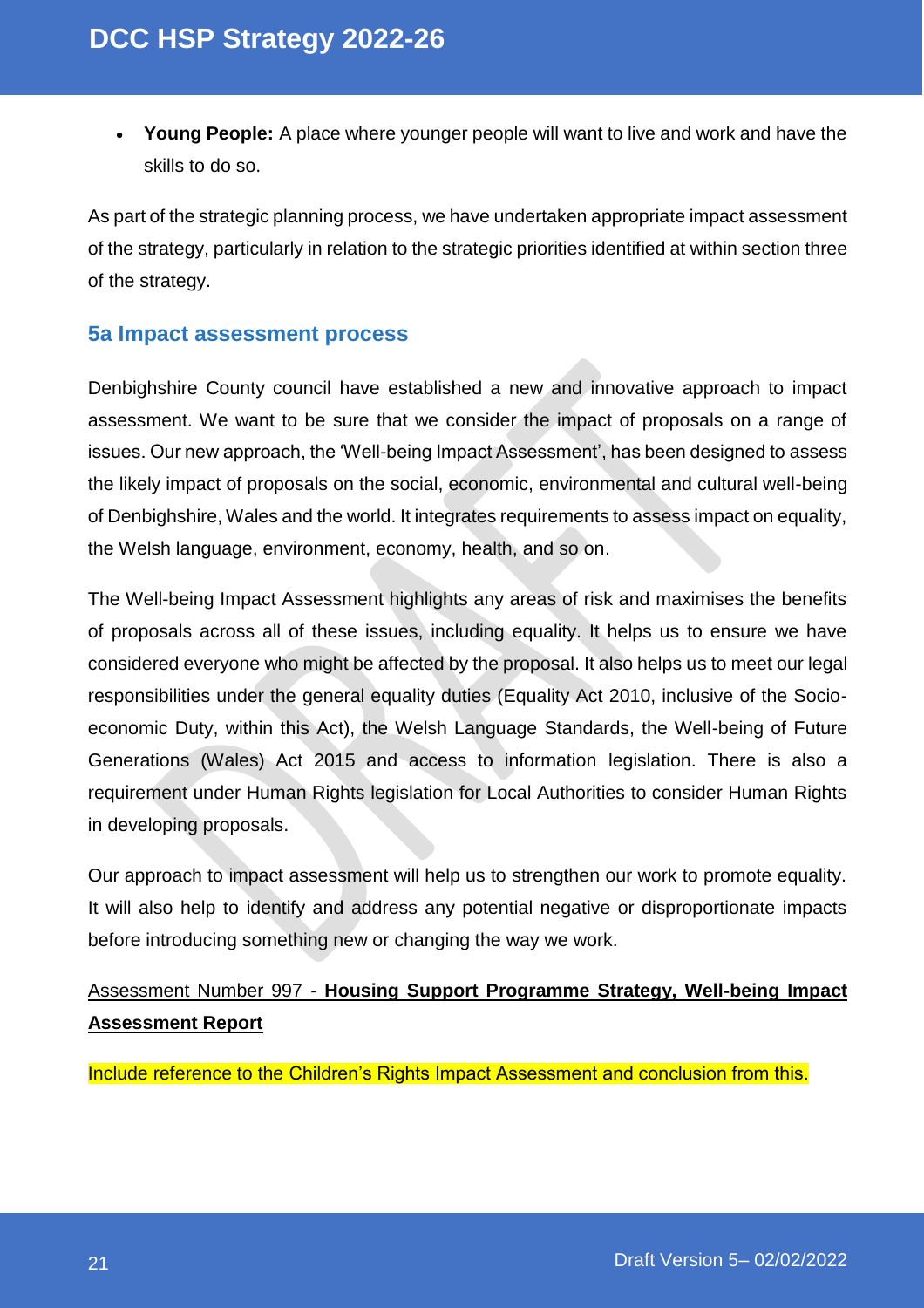### <span id="page-21-0"></span>**5b Key findings**

The Sustainability of the wellbeing impact assessment scored 3 stars out of 4 with an overall scoring of 33 out of 36.

The assessment provided a summary for each Sustainable Development principle:

#### **Long term**

The strategy is based upon "ending Homelessness in Wales" it is written under Welsh Government guidance, it deals directly with Citizens who find themselves in this position, it clearly deals with the short term issues, however also focusses on the sustainability of long term goals, climate change is considered although is not directly influenced within the strategy.

#### **Prevention**

The strategy is all about finding new ways to promote resilience and independence, the very nature of homelessness often comes with a high level of personal resilience for the citizens it just needs channelling in a positive way. The preventative work is designed to prevent reliance on public services and give Citizens the choice and control at an earlier stage of their experience.

#### **Integration**

The strategy supports corporate priorities, Housing, Connected Communities, Resilient Communities, Environment, and Young People and can be demonstrated within the strategy 7 priorities: rapid rehousing, prevention services, securing accommodation, strengthening Multidisciplinary services, community based support, sustainable accommodation, and tenancy support.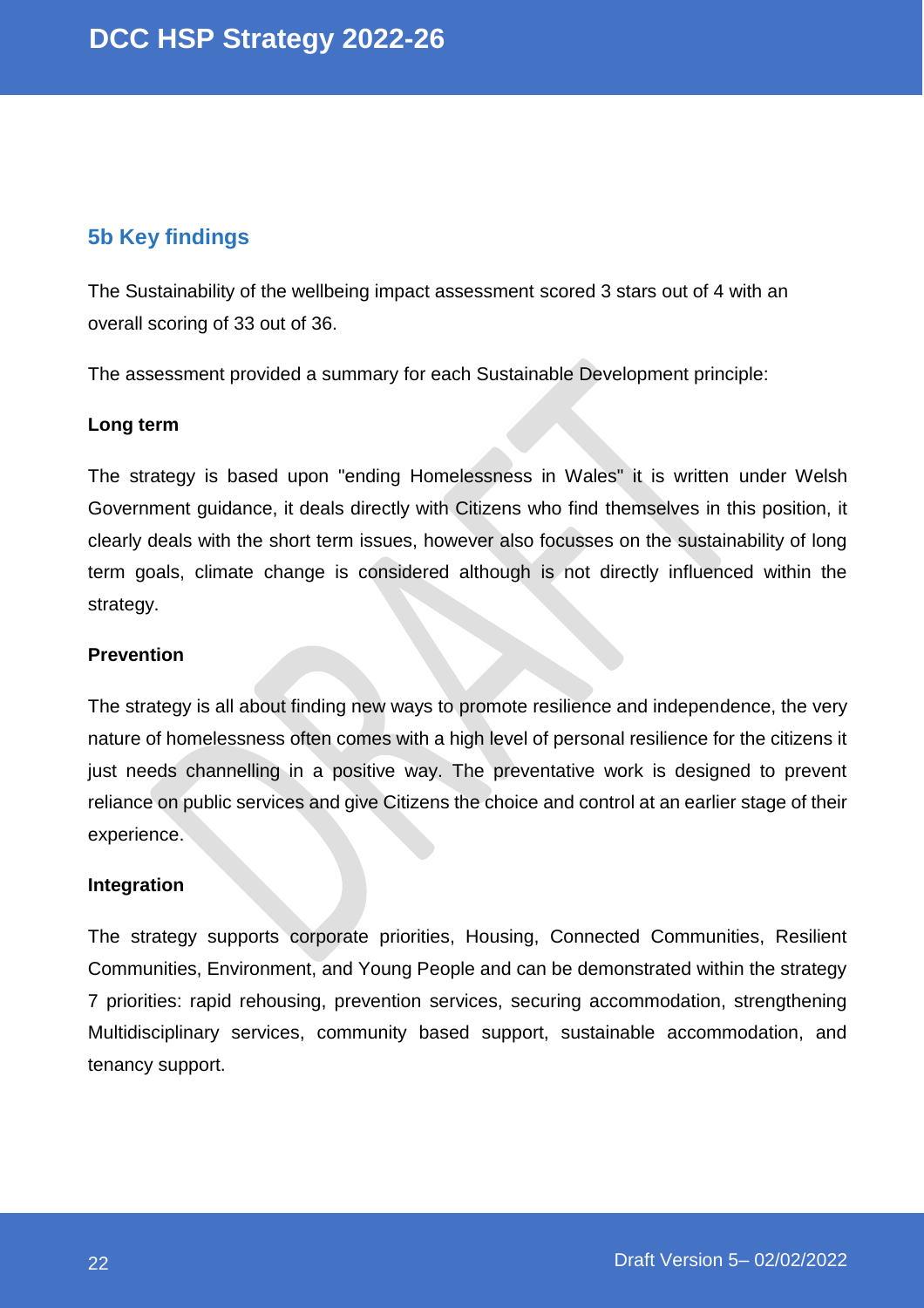### **Collaboration**

The Strategy clearly focusses on collaboration and whilst the core homelessness service in a statutory provision ending homelessness is not a unilateral approach, Collaboration from partners is key in understanding the issues faced and what solutions all partners can provide. One such collaborative approach is the employment of specialist substance misuse workers from the Local Health Board and integrating them into the team to provide timely and effective interventions to support individuals faced with homelessness.

#### **Involvement**

The strategy is based upon the long term goal of ending homelessness, through involvement, collaboration, and integration of in house services, support providers, citizens, partners such as the Local Health Board, prisons and Probation services and community based support, all looking to provide preventative programmes to alleviating homelessness. Without the principles of public engagement, the strategy would not achieve its intentions, engagement consultation and participation are all key to understanding the issues that face the Homeless.

A Summary of the Impacts demonstrates:

### **Well-being Goals**

- A prosperous Denbighshire
- A resilient Denbighshire
- A healthier Denbighshire
- A more equal Denbighshire
- A Denbighshire of cohesive communities
- A Denbighshire of vibrant culture and thriving Welsh language
- A globally responsible Denbighshire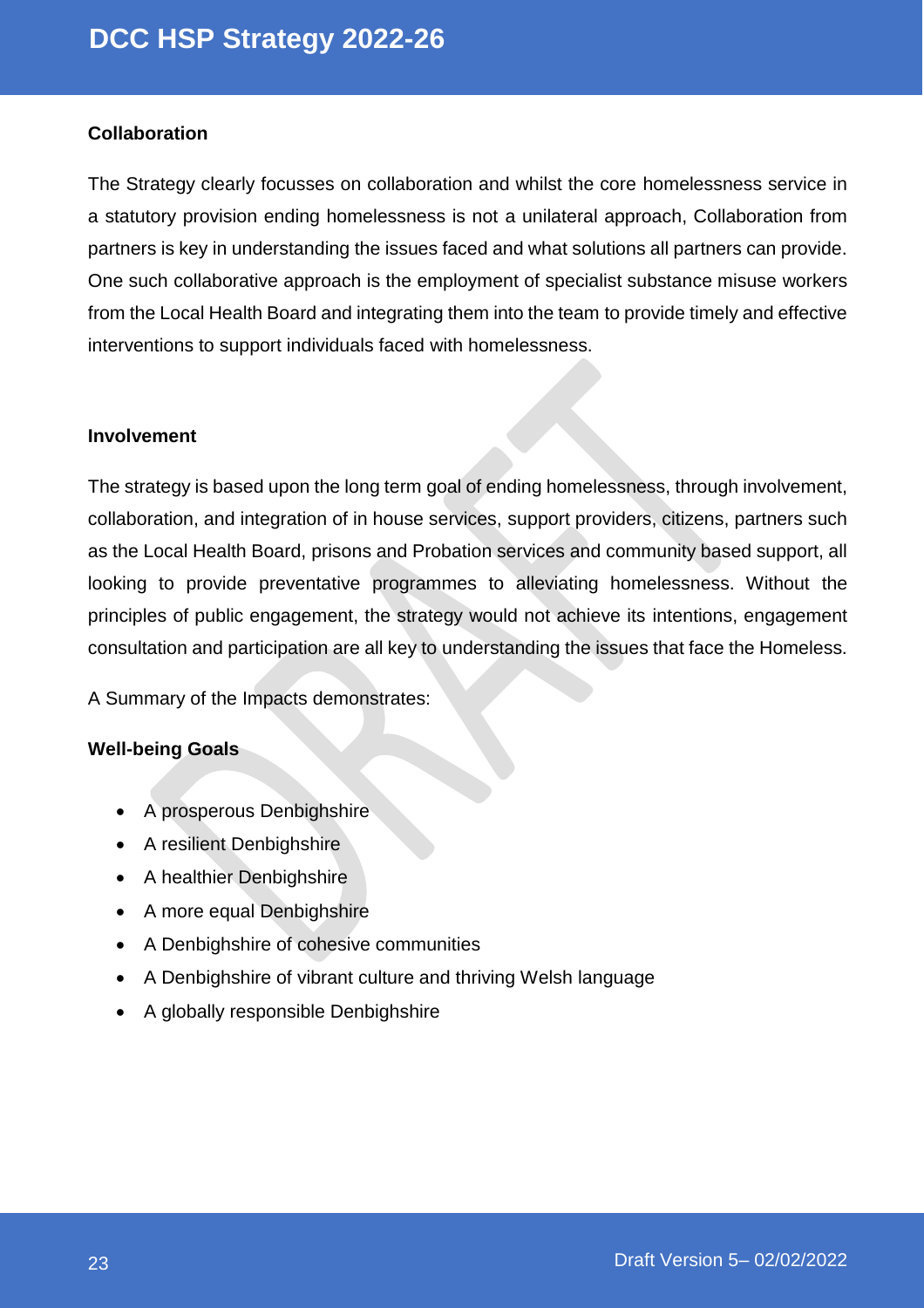### **Main conclusions and evidence to support the Well-being Impact Assessment**

The wellbeing impact assessment clearly demonstrates that the Housing Support Programme Strategy and its function to end homeless has a positive affect across all areas of the well-being goals, the short term goals are key to the sustainability of the long term goals. The strategic priorities provide equality, diversity and respect to vulnerable Citizens faced with the prospect or are homeless.

- We have consulted published research or guides that inform us about the likely impact of the proposal
- We have involved an expert / consulted a group who represent those who may affected by the proposal
- We have engaged with people who will be affected by the proposal

Within the wellbeing Impact Assessment there is an optional GDPR impact assessment option, whilst the operational data is subject to the legislation the strategy in itself is not, therefore the option to complete such impact assessment was not completed.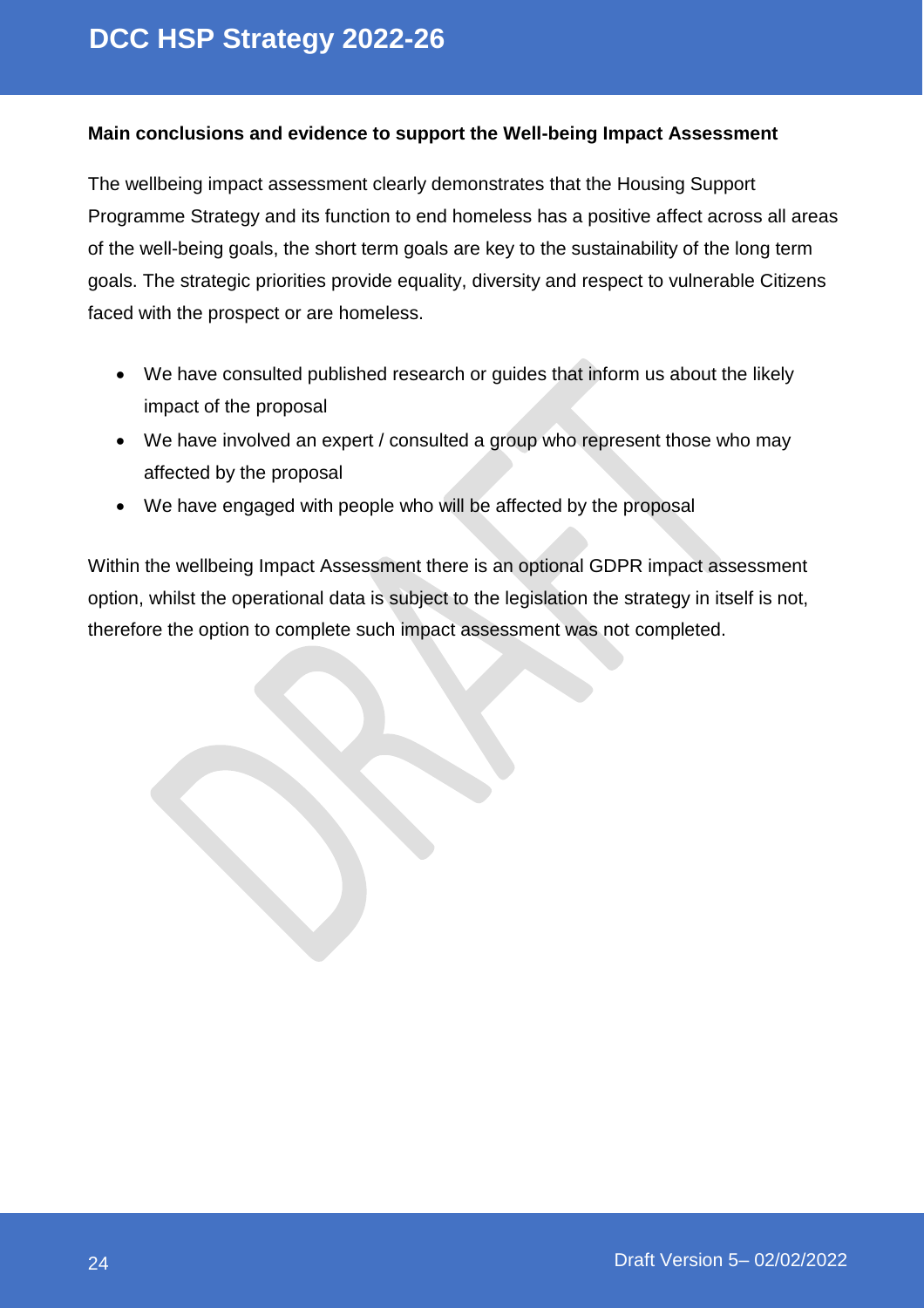### <span id="page-24-0"></span>**6. Implementing, monitoring, and reviewing the Strategy**

### <span id="page-24-1"></span>**6a. Working with partners**

The council will work with Partners to ensure that the strategy and action plans are implemented and monitored accordingly, and to review and revise any plans where necessary based upon performance evaluations.

- BCUHB Substance Misuse Service
- BCUHB Community Mental Health Service
- HMPPS
- All HSG Support Providers
- DCC Housing and Homelessness Strategic Group
- DCC Community Housing
- DCC Adult Social Services
- DCC Children's Social Services

### <span id="page-24-2"></span>**6b. Funding sources**

The following funding streams will be used to implement the strategy:

- Housing Support Grant (HSG)
- Core Funding (statutory service provision)
- Homelessness Health and Wellbeing fund (BCUHB)
- Need to Check on Youth / Childrens Services.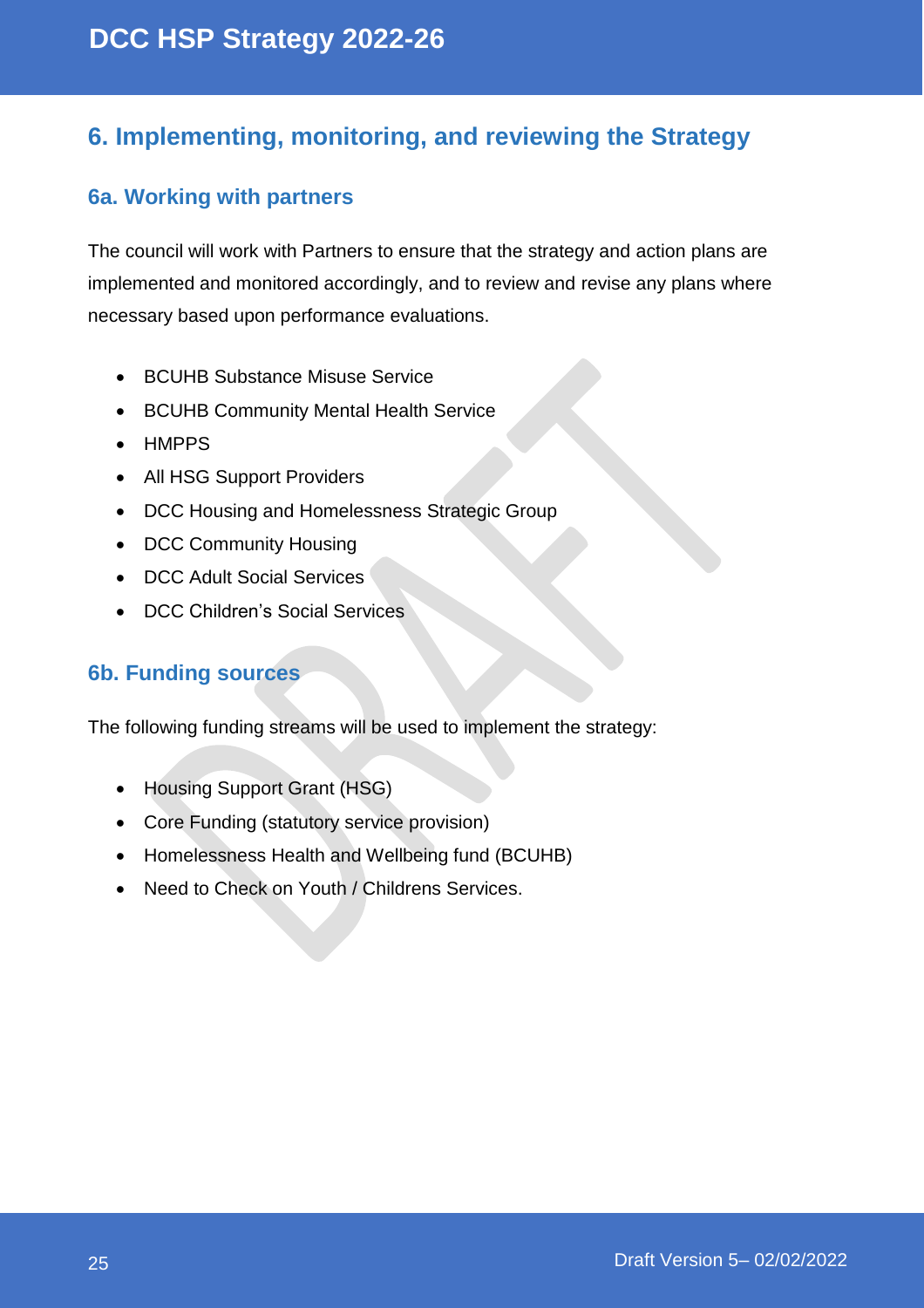### <span id="page-25-0"></span>**6c. Monitoring, reviewing and evaluation arrangements**

In order to meet our commitment to deliver the seven strategic priorities we need to ensure that together with partners, we have the skills, services, resources and infrastructure for the delivery of the Strategy's objectives, maximising the available funding sources to deliver on the plan.

To achieve the strategic priorities and objectives an action plan (ANNEX A) has been developed in partnership with partners and stakeholders, to outline key actions to be delivered over the lifetime of this strategy.

The Homelessness and Housing strategic group will be involved in the delivery and monitoring of this homelessness strategy and action plan. The group, meets on a bi-monthly basis and provides a joint approach to tackling homelessness by information sharing, improving joint working and contributing to the delivery of the Homelessness Strategy action plan. The action plan will be governed and monitored by the senior management across Community Support Services and Community Housing, which will ensure both effective governance arrangements, alongside a coordinated and comprehensive approach to the prevention of homelessness.

A joined up partnership approach is critical to delivering the ambitious and innovative plans detailed within this strategy and meeting Denbighshire's vision for homelessness.

Within the Core team a function has been created to monitor all performance data in order to support the strategic priorities, audit actions, and operational plans, and to ensure that the most effective and timely service is provided. Monitoring data over and above statutory requirements will be a specific operational plan which will be monitored and reviewed on a regular basis.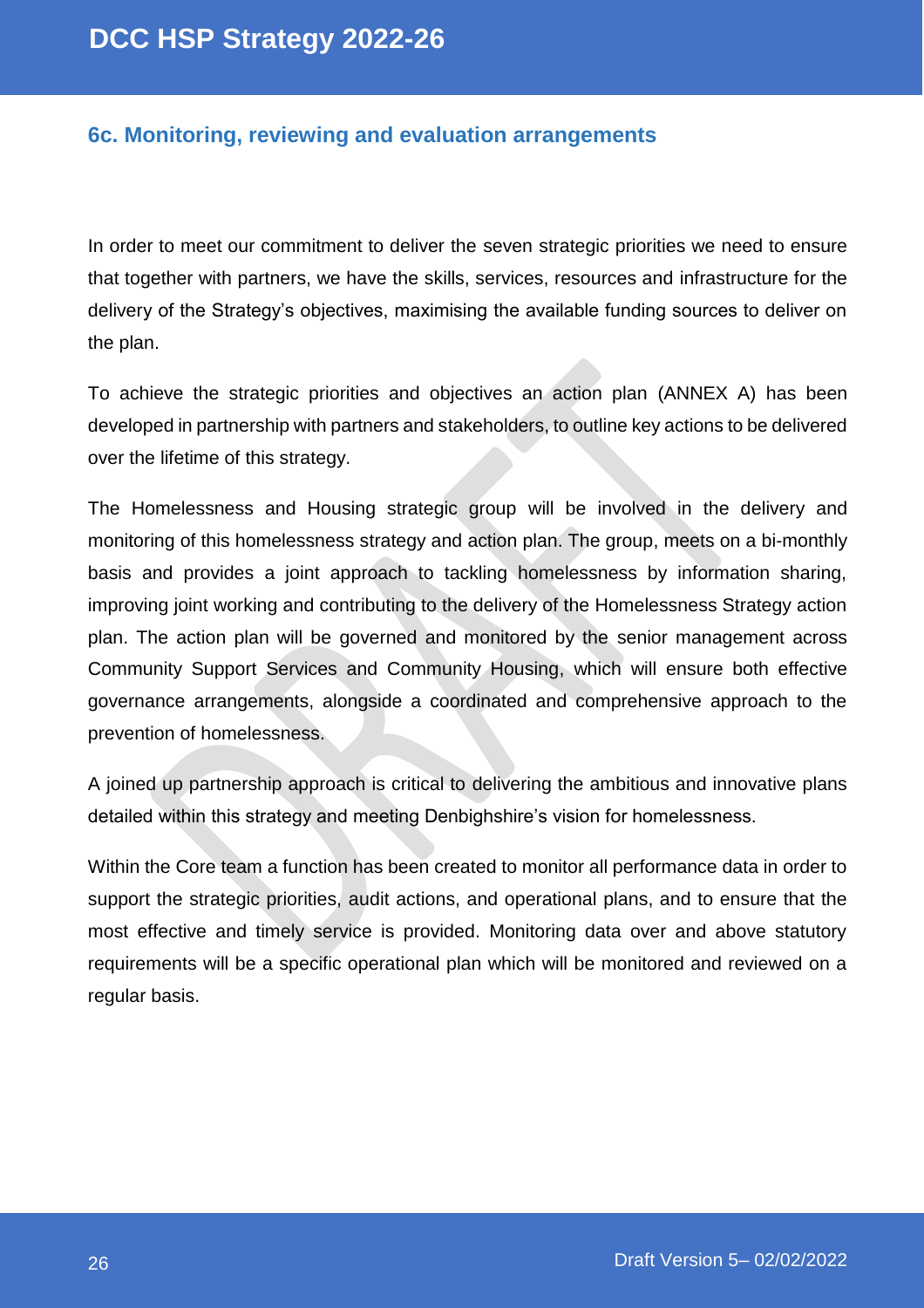## <span id="page-26-0"></span>**7. Annex A Strategic Priorities Action Plan**

### Date and Operational Plans to be revised

| 7.1 Priority 1 – Adopt Rapid Rehousing Approach                                  |                                                               |                                                        |                                                              |                                                   |
|----------------------------------------------------------------------------------|---------------------------------------------------------------|--------------------------------------------------------|--------------------------------------------------------------|---------------------------------------------------|
| Sub section                                                                      | <b>Detail</b>                                                 | <b>Delivery Action/s</b>                               | <b>Timescales</b>                                            | Lead Person/s                                     |
| 7.1.1                                                                            | Develop<br><b>Transition plan</b>                             | In line with WG<br>guidance.                           | Draft June 2022<br>Completed/<br>published<br>September 2022 | Service Manager<br>/ Strategic Lead               |
|                                                                                  |                                                               |                                                        |                                                              |                                                   |
|                                                                                  |                                                               | 7.2 Priority 2 - Provide a targeted Prevention Service |                                                              |                                                   |
| Sub section                                                                      | <b>Detail</b>                                                 | <b>Delivery Action/s</b>                               | <b>Timescales</b>                                            | Lead Person/s                                     |
| 7.2.1                                                                            | <b>Tender for Early</b><br>intervention<br>project            |                                                        | <b>March 2022</b>                                            | <b>Strategic Lead</b>                             |
|                                                                                  |                                                               |                                                        |                                                              |                                                   |
|                                                                                  | 7.3 Priority 3 - Secure Council owned Temporary accommodation |                                                        |                                                              |                                                   |
| Sub section                                                                      | <b>Detail</b>                                                 | <b>Delivery Action/s</b>                               | <b>Timescales</b>                                            | Lead Person/s                                     |
| 7.3.1                                                                            | Epworth Lodge,<br>family<br>bed<br>8<br>accommodation         |                                                        | Feb 2022                                                     | Housing<br>Development<br>Manager                 |
| 7.3.2                                                                            | 24 Bed mixed<br>Accommodation                                 |                                                        | <b>March 2023</b>                                            | Housing<br>and<br>Homelessness<br>strategic group |
|                                                                                  |                                                               |                                                        |                                                              |                                                   |
| 7.4 Priority 4 – Strengthen the provision of multi-disciplinary support services |                                                               |                                                        |                                                              |                                                   |
| Sub section                                                                      | <b>Detail</b>                                                 | <b>Delivery Action/s</b>                               | <b>Timescales</b>                                            | Lead Person/s                                     |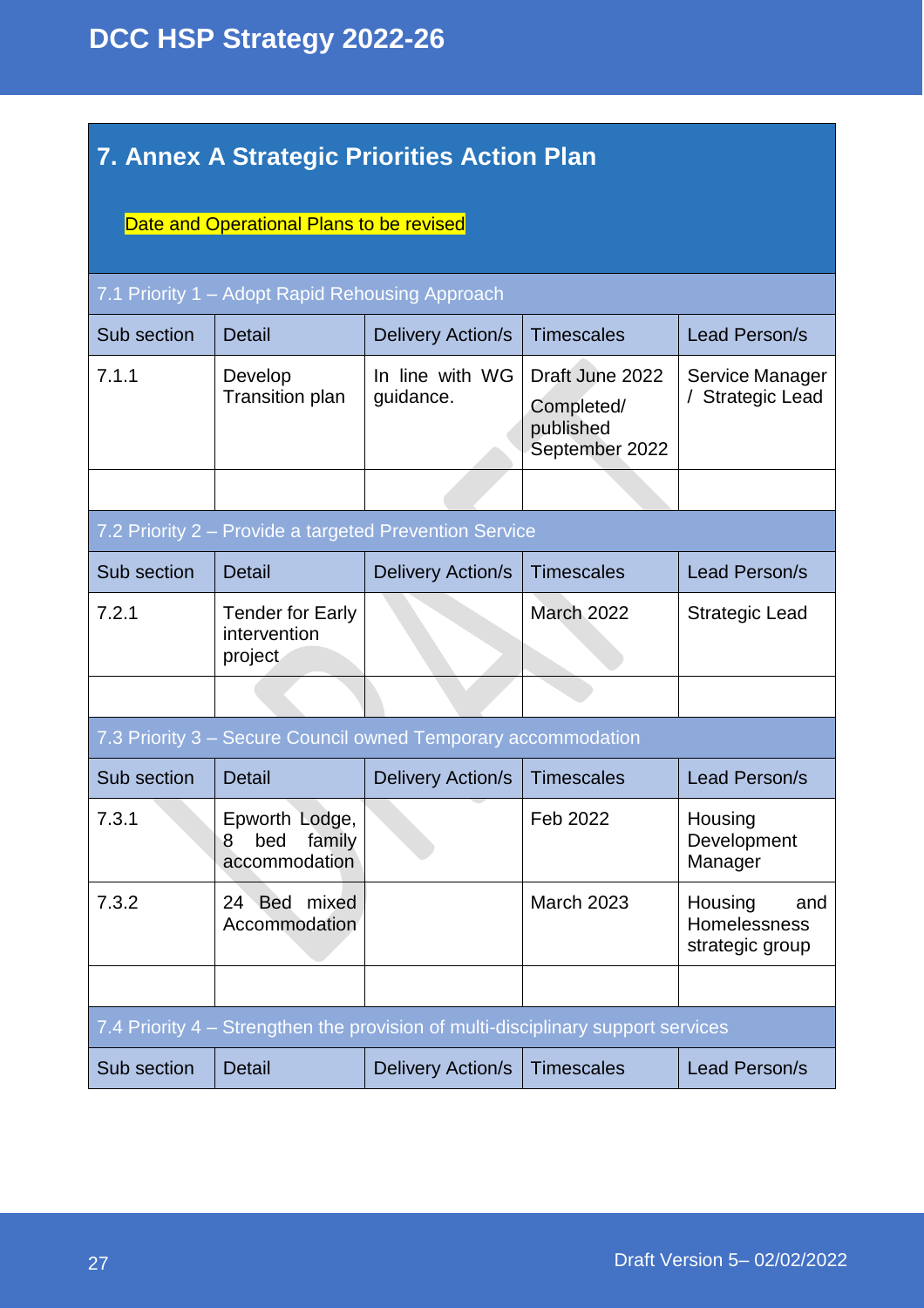| 7.4.1 | Time<br>Critical<br>Intervention<br>Team                                                                                                        | Bring current 3 x<br>staff from<br>Housing first.<br><b>Recruit Team</b><br>Leader.                                                                                                          | Feb 2022                                 | Service Manager<br>/ Team Manager        |
|-------|-------------------------------------------------------------------------------------------------------------------------------------------------|----------------------------------------------------------------------------------------------------------------------------------------------------------------------------------------------|------------------------------------------|------------------------------------------|
| 7.4.2 | <b>Assess</b><br>overall<br>effectiveness of<br>Social<br>work<br>provision<br>and<br>further<br>identify<br>support<br>required across<br>team | Assess the need<br>for additional<br>Social Worker<br>3rd year 100 day<br>placement<br>to<br><b>SW</b><br>increase<br>capacity                                                               | <b>June 2022</b>                         | Team Manager /<br><b>Social Worker</b>   |
| 7.4.3 | Substance<br>Misuse / Mental<br><b>Health Service</b>                                                                                           | Recruitment<br>of<br><b>BCUHB</b><br>staff<br>, member<br>and<br>implementation<br>of service                                                                                                | Implementation<br>Jan<br>2022<br>onwards | Service Manager<br>/ Team Manager        |
| 7.4.4 | Counselling<br>Service<br>Development                                                                                                           | Look at use of 4 <sup>th</sup><br>year students for<br>$\overline{2}$<br>100hr<br>$\overline{\mathsf{x}}$<br>placements, and<br>for<br>need<br>the<br>Counselling<br>support<br>practitioner | June<br>2022<br>onwards                  | Team Manager /<br>Counsellor             |
| 7.4.5 | Outcome<br>focussed quality<br>and<br>performance<br>monitoring                                                                                 | Implement<br>monitoring<br>systems<br>to<br>that<br>ensure<br>quality<br>information<br>is<br>informing<br>decisions<br>and<br>service<br>provision.                                         | Jan 2022                                 | All<br>Team<br>Management<br>Involvement |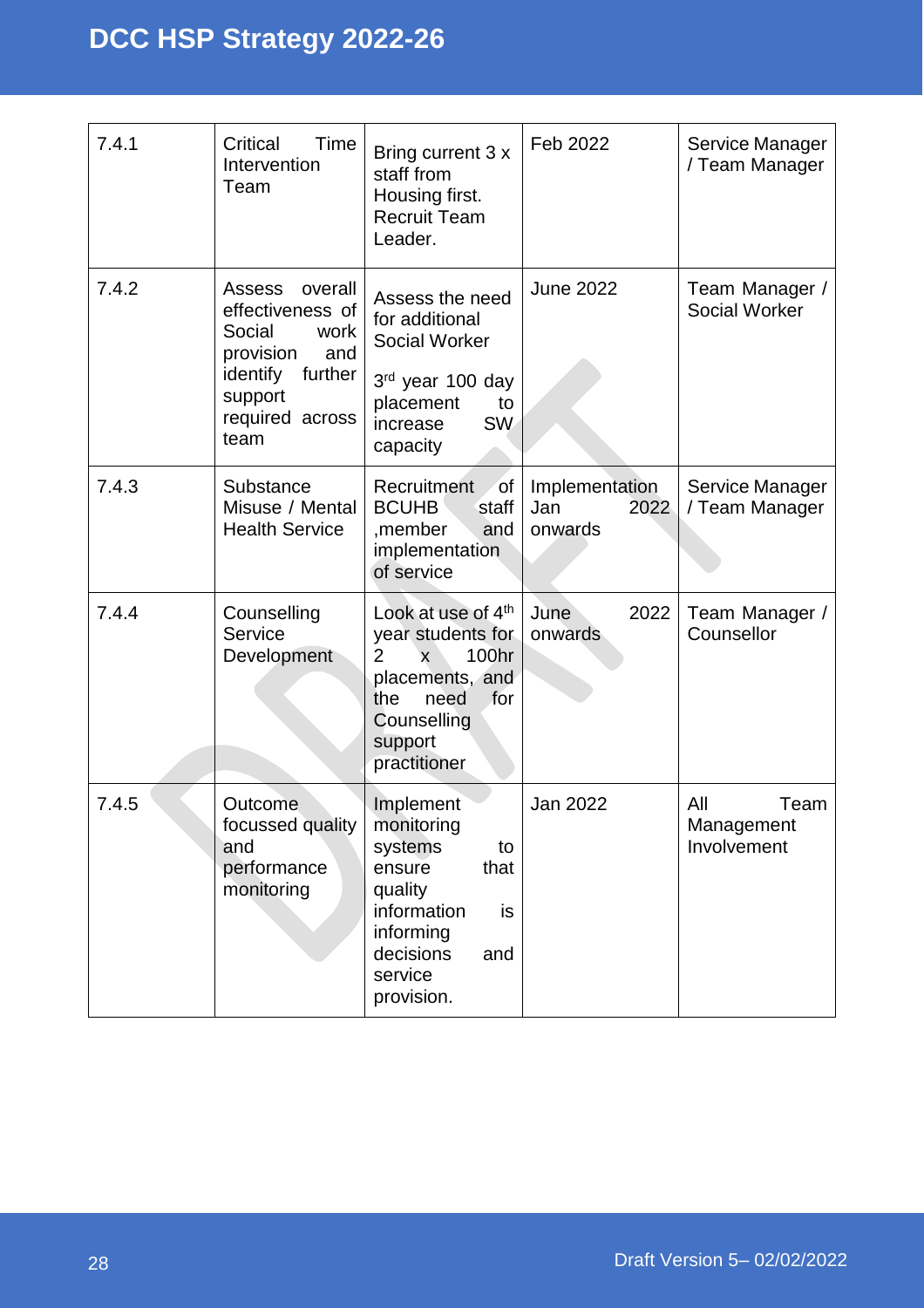| 7.4.6  | <b>Criminal Justice</b><br>pathways | Ensure<br>that<br>a<br>robust system is<br>place<br>in<br>to<br>monitor<br>pathways<br>and<br>develop<br>early<br>intervention<br>process                                                   | <b>June2022</b> | Service Manager<br>/ Team Manager                                                              |
|--------|-------------------------------------|---------------------------------------------------------------------------------------------------------------------------------------------------------------------------------------------|-----------------|------------------------------------------------------------------------------------------------|
| 7.4.7  | <b>Housing First</b>                | Develop<br>partnership from<br>Conwy<br>Denbighshire to<br>include Flintshire                                                                                                               | Jan 2022        | Service Manager<br>/ Housing<br>First<br>Manager                                               |
| 7.4.8  | Support Hub /<br>triage centre      | multi-<br>Develop<br>disciplinary<br>support hub<br>$\prime$<br>Triage centre in<br>line with in house<br>TA                                                                                | Qtr 2 2023      | Service Manager<br><b>Team Manager</b><br><b>Strategic Lead</b>                                |
| 7.4.9  | skills<br>Life<br>training          | <b>Ensure</b><br>that<br>robust plans are<br>in place for more<br>holistic<br>support<br>for Citizens                                                                                       | 2023            | <b>Team Manager</b><br>Team                                                                    |
| 7.4.10 | <b>Staff Training</b>               | Develop<br>a<br>training<br>needs<br>analysis<br>framework<br>for<br><b>MDT</b><br>the<br>including<br>Housing (Wales)<br>Act<br>&<br>Social<br><b>Services</b><br>Wellbeing<br>(Wales) Act | 2022/23         | <b>Team Manager</b>                                                                            |
| 7.4.11 | Support<br>Pathways                 | robust<br>Develop<br>internal<br>pathways<br>for<br>with<br>support<br>indicative<br>parameters<br>for<br>HPO/HSP/CTI/<br>ΗF<br>provider<br>pathway support                                 | 2022/23         | Service Manager<br><b>Team Manager</b><br><b>Strategic Lead</b><br>Housing<br>First<br>Manager |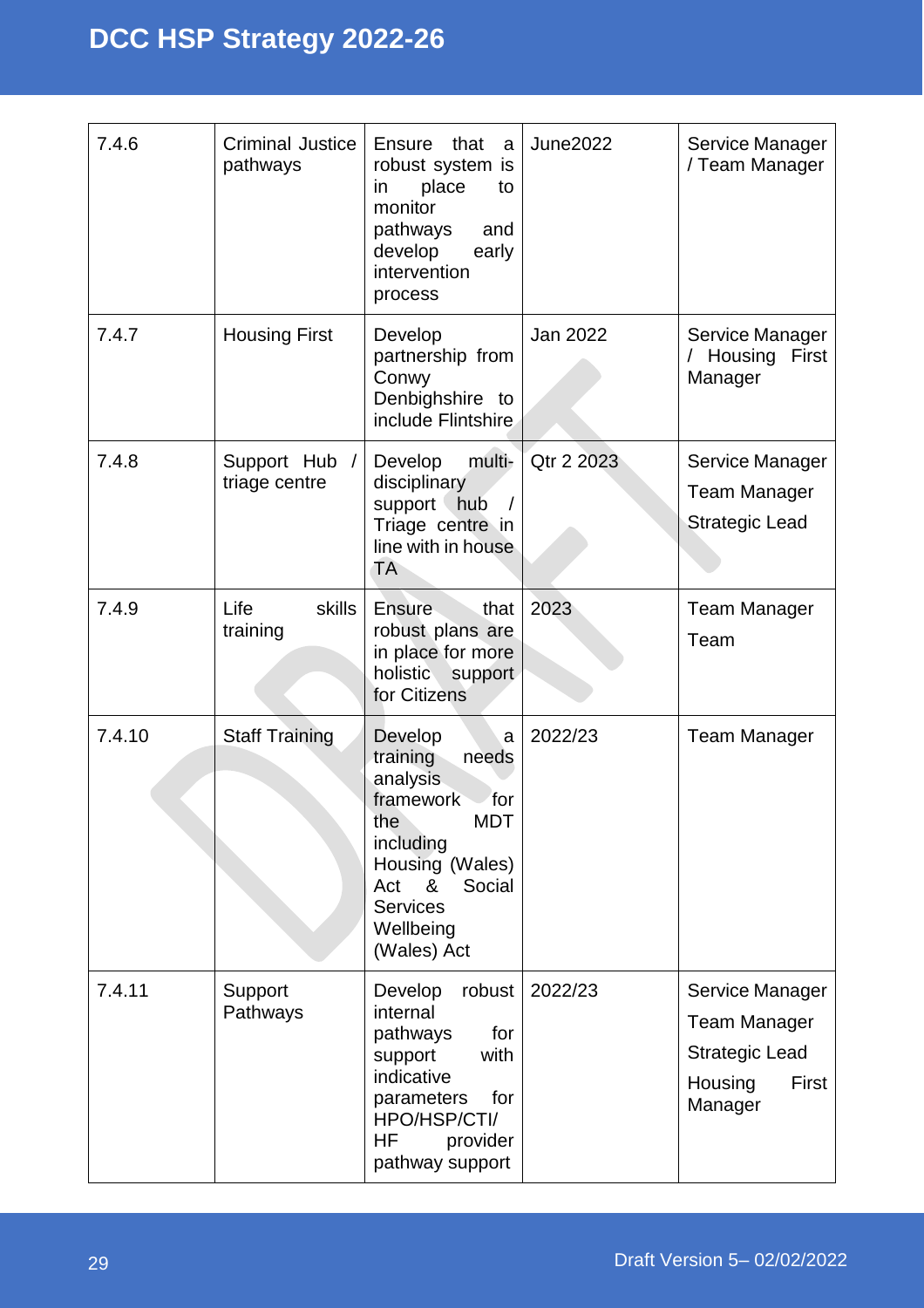| 7.4.12                                                        | <b>Delivery Model</b>                               | Regular<br>review<br>of the<br>delivery<br>model<br>of<br>the<br>MDT approach                          | Annual            | Principal<br>Manager<br>Service Manager<br><b>Team Manager</b><br><b>Team Leaders</b> |
|---------------------------------------------------------------|-----------------------------------------------------|--------------------------------------------------------------------------------------------------------|-------------------|---------------------------------------------------------------------------------------|
|                                                               |                                                     | 7.5 Priority 5- Increase community based support services                                              |                   |                                                                                       |
| Sub section                                                   | <b>Detail</b>                                       | <b>Delivery Action/s</b>                                                                               | <b>Timescales</b> | Lead Person/s                                                                         |
| 7.5.1                                                         | Community<br>Wellbeing<br>activity - Gym<br>access  | Implement grant<br>funding<br>from<br><b>BCUHB</b><br>Wellbeing fund                                   | 2022/23           | Homelessness<br>Support<br>Practitioner<br>Team                                       |
| 7.5.2                                                         | links<br>Develop<br>with<br>organisations           | <b>ICT</b><br>Provide<br>provision<br>to<br>support Citizens<br>benefit<br>access<br>applications etc. | 2022/23           | Homelessness<br>Support<br>Practitioner<br>Team                                       |
| 7.5.3                                                         | third<br>Support<br>sector<br>voluntary<br>projects | Food<br><b>Bank</b><br>to<br>cook your self-<br>project                                                | 2022/23           | <b>Homelessness</b><br>Support<br>Practitioner<br>Team                                |
| 7.5.4                                                         | third<br>Support<br>sector<br>voluntary<br>projects | Support<br>the<br>development<br>of<br>volunteering<br>work placements                                 | 2022/23           | Service Manager<br><b>Team Manager</b>                                                |
| 7.6 Priority 6 – Increase access to sustainable accommodation |                                                     |                                                                                                        |                   |                                                                                       |
| Sub section                                                   | <b>Detail</b>                                       | <b>Delivery Action/s</b>                                                                               | <b>Timescales</b> | Lead Person/s                                                                         |
| 7.6.1                                                         | Debt<br>management                                  | Use of CAD to<br>deliver<br>support<br>where<br>tenancy<br>arrears<br>are<br>occurring                 | 2022              | Service<br>Manager<br><b>Team Manager</b>                                             |
| 7.6.2                                                         | <b>Rent Guarantee</b><br>schemes                    | Develop<br>a<br>scheme<br>to<br>provide<br>early<br><b>PRS</b><br>support to<br>tenancy                | <b>June 2022</b>  | Service Manager                                                                       |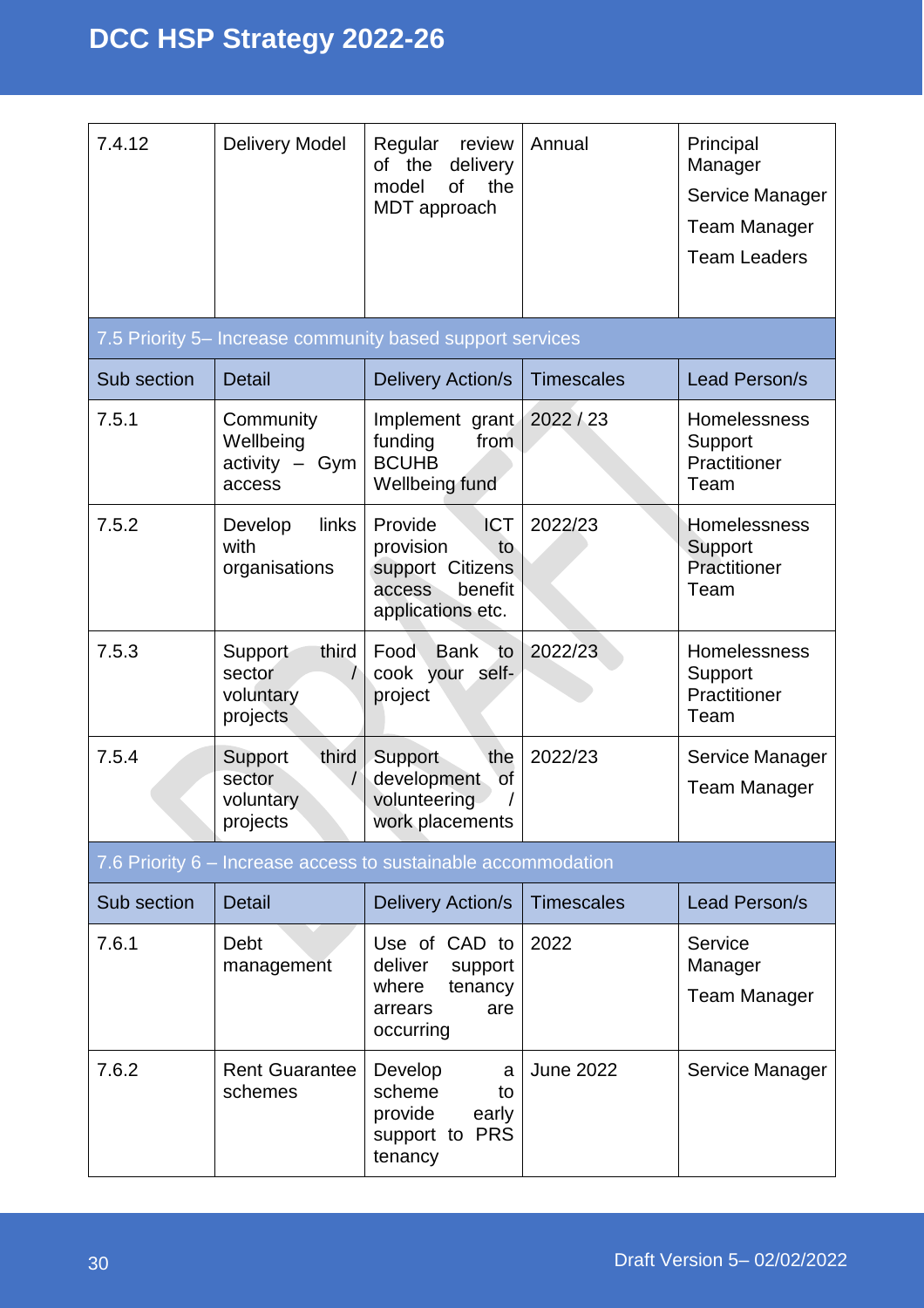| 7.6.3                                             | <b>PRS</b><br>Wales<br>Scheme                             | Adopt<br>the<br>all<br><b>PRS</b><br>Wales<br>scheme. | Date<br>be<br>to<br>Announced |                                                     |
|---------------------------------------------------|-----------------------------------------------------------|-------------------------------------------------------|-------------------------------|-----------------------------------------------------|
| 7.7 Priority 7 - Provide Tenancy support services |                                                           |                                                       |                               |                                                     |
|                                                   |                                                           |                                                       |                               |                                                     |
| Sub section                                       | <b>Detail</b>                                             | Delivery Action/s                                     | <b>Timescales</b>             | Lead Person/s                                       |
| 7.7.1                                             | Accommodation<br>support Officers<br>Community<br>Housing | <b>TBC</b>                                            |                               | Service Manager<br>Community<br><b>Housing Lead</b> |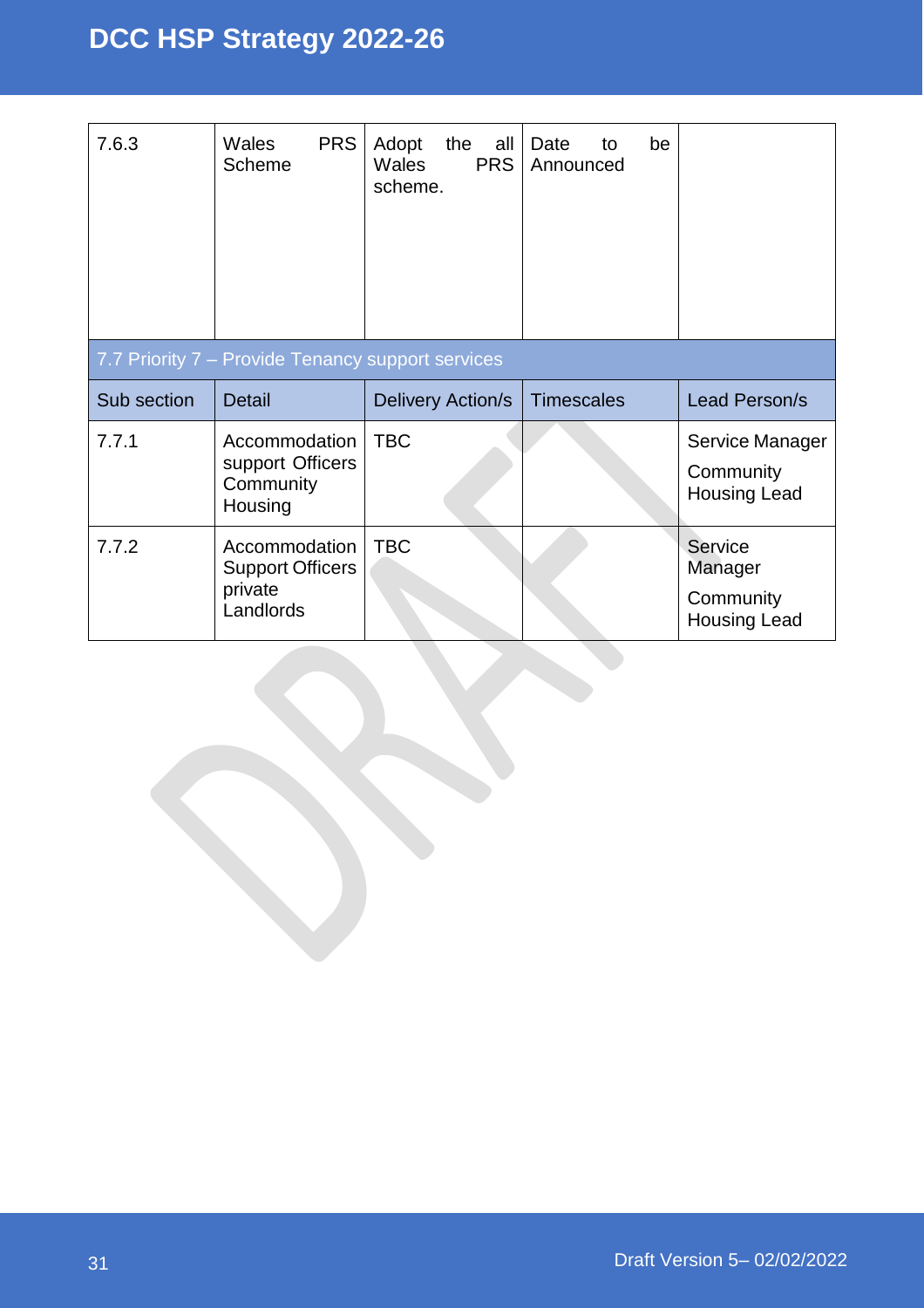### <span id="page-31-0"></span>**8. Annex B Rapid Rehousing Transition Plan**

To be completed September 2022 (draft June 2022) HSPr strategy document to be amended on completion